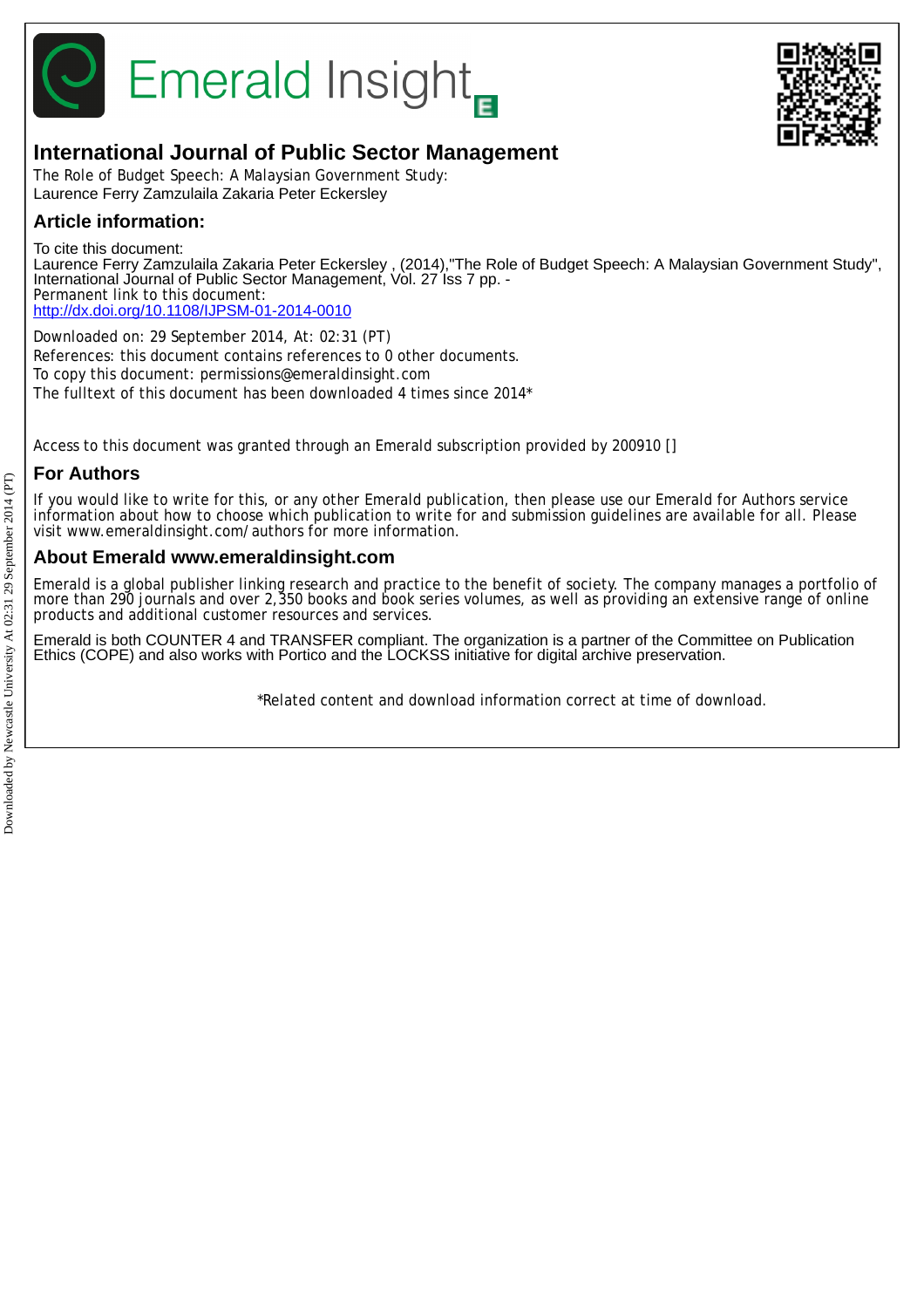### **Role of "Budget Speech": A Malaysian Government Study**

#### **Abstract**

**Purpose** – This paper studies the role of budget speech in the Malaysian Government as a "hybrid" for governing both the economy and social cohesion.

**Design/methodology/approach –** Through archival research, a governmentality framework and the concept of hybrids (Miller *et al.* 2008) are employed to explore the role of budget speech in articulating ways in which the Government managed the economic and social agenda.

**Findings -** Previous governmentality studies have primarily been conducted on economic performance in Western liberal democracies. Such research has illustrated the framework, measures undertaken by the Government and choices of the governable person in actions for economic life. This article applies these studies to a south-east Asian context and finds that budget speeches between 2007 and 2011 are hybrids, in that they set out ways of achieving the two key priorities of post-independence Malaysia – the need to promote economic development whilst also fostering social harmony. Most notably, it finds that economic development was the dominant priority in those budget speeches held prior to the global financial crisis and 2008 general election, whereas social cohesion assumed this position from 2009 onwards.

**Originality/value -** The findings have both practical and social implications for Malaysia, but also other jurisdictions that are using budget speeches to try to promote economic reforms and foster social cohesion.

**Key Words:** Budgeting; Governmentality; Hybrid; Central Government; Malaysia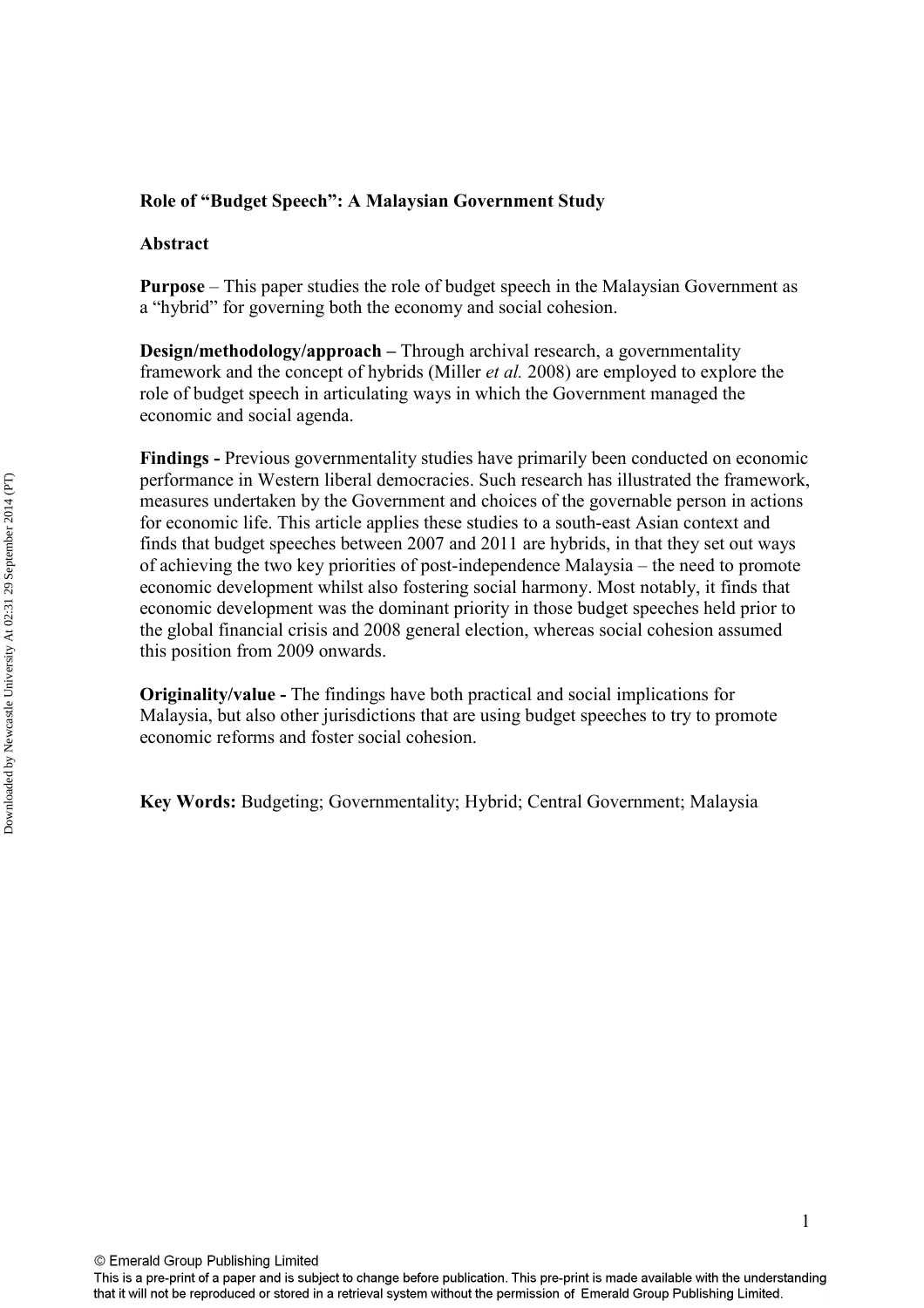#### **Introduction**

The aim of this paper is to explore the role of annual budget speech in the "articulation" of ways in which the government manages the economic and social life (Hopwood, 1984). Drawing on Miller and Rose (1990) and Miller *et al.* (2008), it suggests that budget speeches are hybrids for governmentality practices, in that they attempt to articulate and achieve multiple objectives by putting together various economic and noneconomic rationales, technologies for shaping human behaviours, and initiatives to engage actors to work towards common goals. The paper argues that the budget speech is not only the representation of government priorities but also a technology of intervention, the mechanism that translates thought into reality (Miller and Rose, 1990) and assigns accountability to various constituents. It is through the budget speech that the government articulates its ideas of managing the economic uncertainty, as well as influences the behaviours, feelings, activities and aspirations of others in order to achieve its intended objectives (Miller and Rose, 1990). In Malaysia we will illustrate that the budget speech has become a hybrid of objectives to deliver economic growth but also to promote social cohesion that is underpinned by various rationales, technologies and actors. The former objective of economic growth was dominant at the beginning of the period under investigation (2007-2011), before the latter objective of social cohesion assumed this position from 2009 onwards when encouraging economic development became subordinate to ensuring social harmony.

© Emerald Group Publishing Limited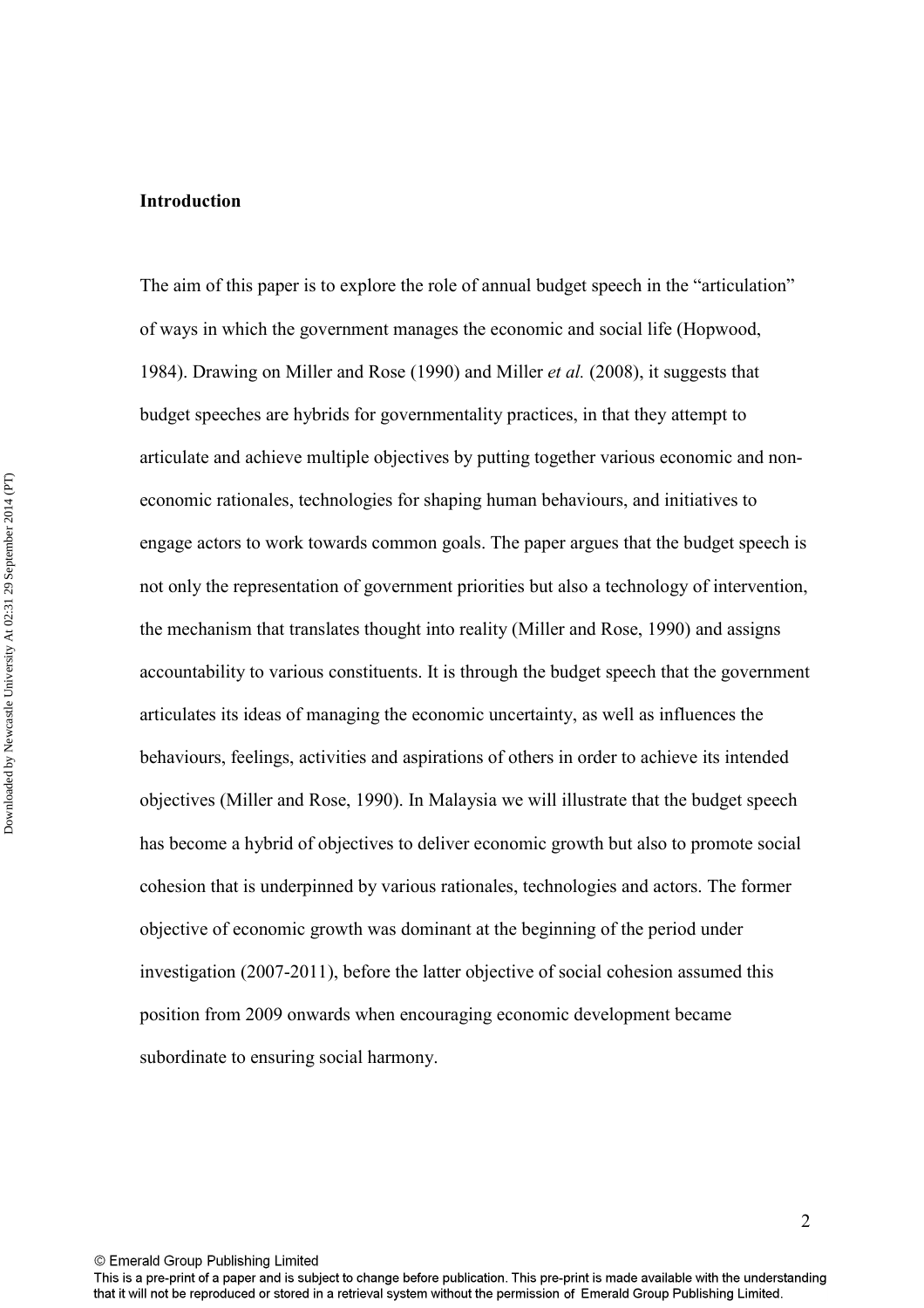Questioning the role of budget speech in the context of the Malaysian Government managing its multi-racial society and post-independence economy involves on-going debates of public sector governance, political agenda setting, and performance measurement and management. It also involves consideration of how the pursuit of economic growth and social cohesion have been turned into a bureaucratic project of budget speech that the government can pursue, thereby shaping categories it professes to measure (Miller and O'Leary, 1990; Ezzamel *et al.*, 2012; Covaleski *et al.*, 2013). To understand practical problems posed by the economic and social needs of multi-racial citizens, this paper discusses the wider context of Malaysian budget speeches between 2007 to 2011 as a problem of public sector governance, and recognises practical issues that urge better performance, services for the public and fairness as a process of hybridising diverse resources (Miller *et al.*, 2008).

The period was selected to illustrate the ways in which the Malaysian Government articulated the ideas of governing amidst the global financial crisis. In particular, it demonstrates how the government responded to concerns that the crisis could threaten social cohesion within the country. These concerns were informed by a fear that racial tensions within the country, which had led to serious rioting and the imposition of emergency rule in 1969, could re-emerge. Indeed, in the aftermath of the 1997/98 Asian financial crisis, the Malaysian Government focused on bringing together the various ethnic, national and religious groups within the country, and explicitly rejected the neoliberal solutions proposed by the International Monetary Fund and the global financial community. As such, the 1998 budget saw an increase in import duties and non-tariff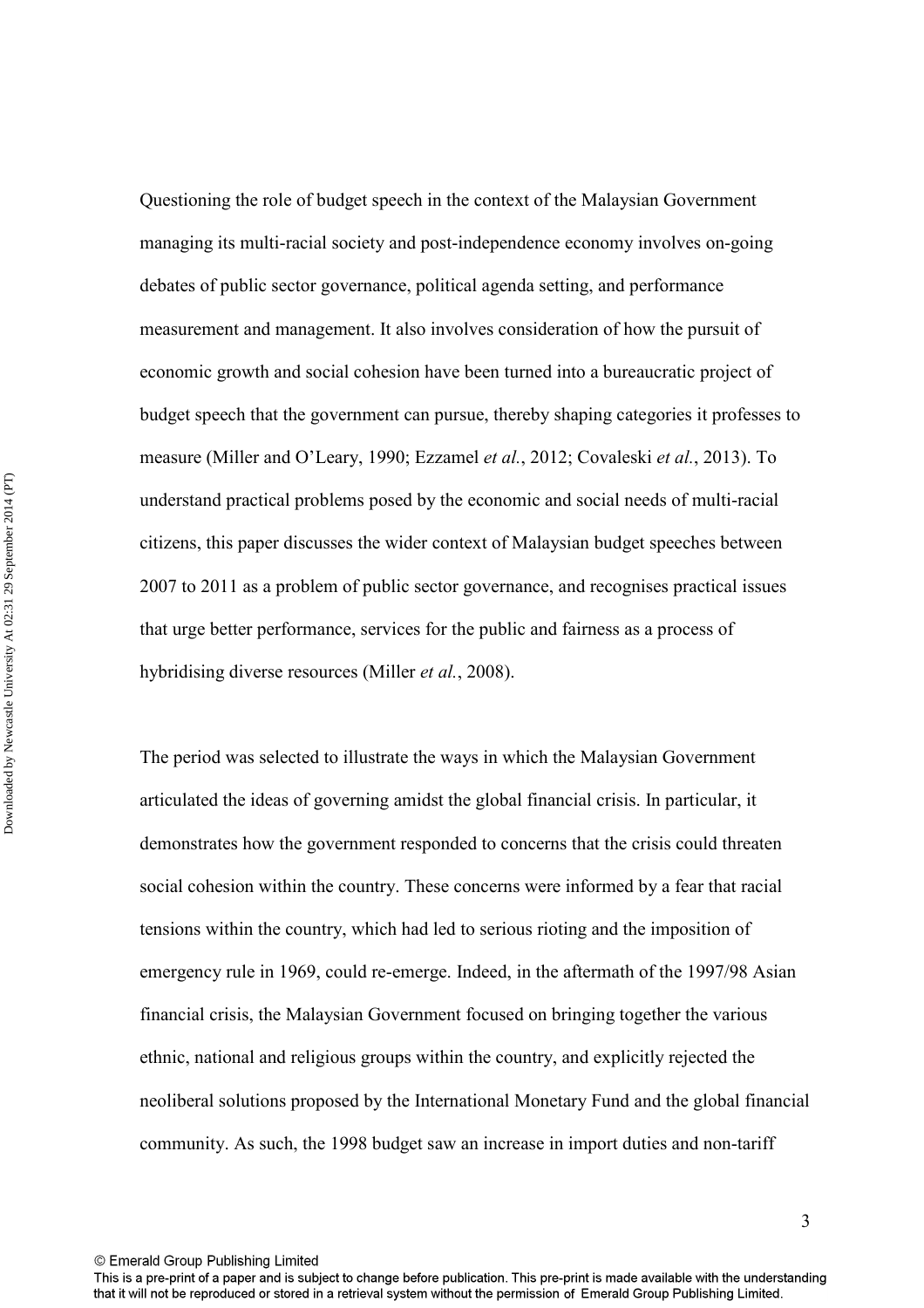barriers and further significant rises in social spending – despite a fall in government revenues – because government policies prioritised national unity rather than economic issues in the immediate aftermath of the crisis (Jomo, 1998). Since Malaysia was not as badly affected as other Asian countries either economically or socially, the government felt vindicated that its "home-grown" response had been effective. This contrasted with neighbouring Indonesia, which sought IMF assistance but suffered economically more than any other country and also experienced serious social and ethnic unrest in the late 1990s (Haggard, 2000, Ito, 2007).

Since these events took place, Malaysian budget speeches have been presented in a more formal tone and aim to engage these groups to work towards a common sustainable future. As such, they have been characterised not only by the desire to promote economic development, but also to foster social cohesion – and therefore budget speeches can be viewed as hybrids. This article highlights how the former objective (promoting economic development) was dominant in the run-up to the 2007/08 financial crisis, but became subordinate to the need to foster social cohesion once the impact of this crisis became apparent. In this way, it illustrates how the Malaysian government drew on the lessons from previous decades to further incorporate discourses of unity and political stability into budget speeches, as a way to mitigate against social unrest.

This paper contributes to existing public sector studies in two ways. Firstly, it analyses the role of articulation as an essential element in supporting budgetary practices in the public sector, an area of interest that has been widely neglected by most of the public

This is a pre-print of a paper and is subject to change before publication. This pre-print is made available with the understanding that it will not be reproduced or stored in a retrieval system without the permission of Emerald Group Publishing Limited.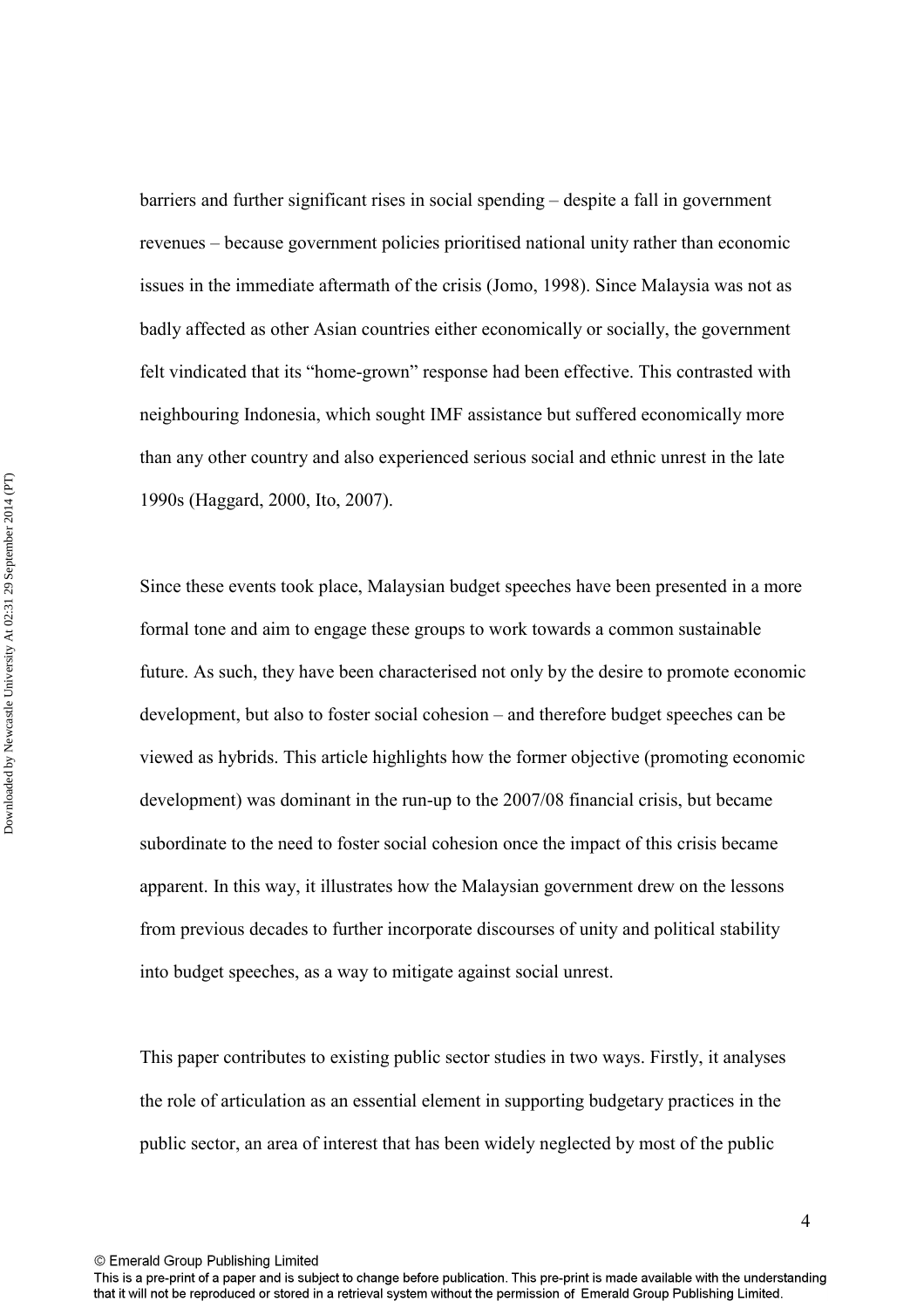management literature. Unlike previous studies, which have focused mainly on the behavioural consequences of technical aspects of budgeting (Hopwood, 1972, Otley, 1978, Preston et al., 1992), we highlight the link between budgeting and other technologies of government such as the budget speech. The budget can be an important tool in stimulating economic growth and social cohesion if it is carefully directed towards these ends. Our study shows how these objectives are articulated through the Malaysian government's budget speeches in the period before, during and after the global economic downturn, as well as a poor result for the ruling party in the 2008 general election. In this way, we analyse how the speeches aimed to reiterate the government's commitments to bringing the country out of recession and encouraging different groups within society to work together. Secondly, by focusing on a country that is not widely known and studied, we show how links between budgeting and budget speeches that have been identified in Western states by other scholars are also evident elsewhere in the world.

The next section of this article analyses the literature related to governing economic life. Following that, we explain the background to Malaysia's budgetary formulation process and the methodology we employed. Next, the article analyses how annual budget speeches link to economic stimulus plan measures and social cohesion initiatives, before our thoughts are summed up in the conclusion.

© Emerald Group Publishing Limited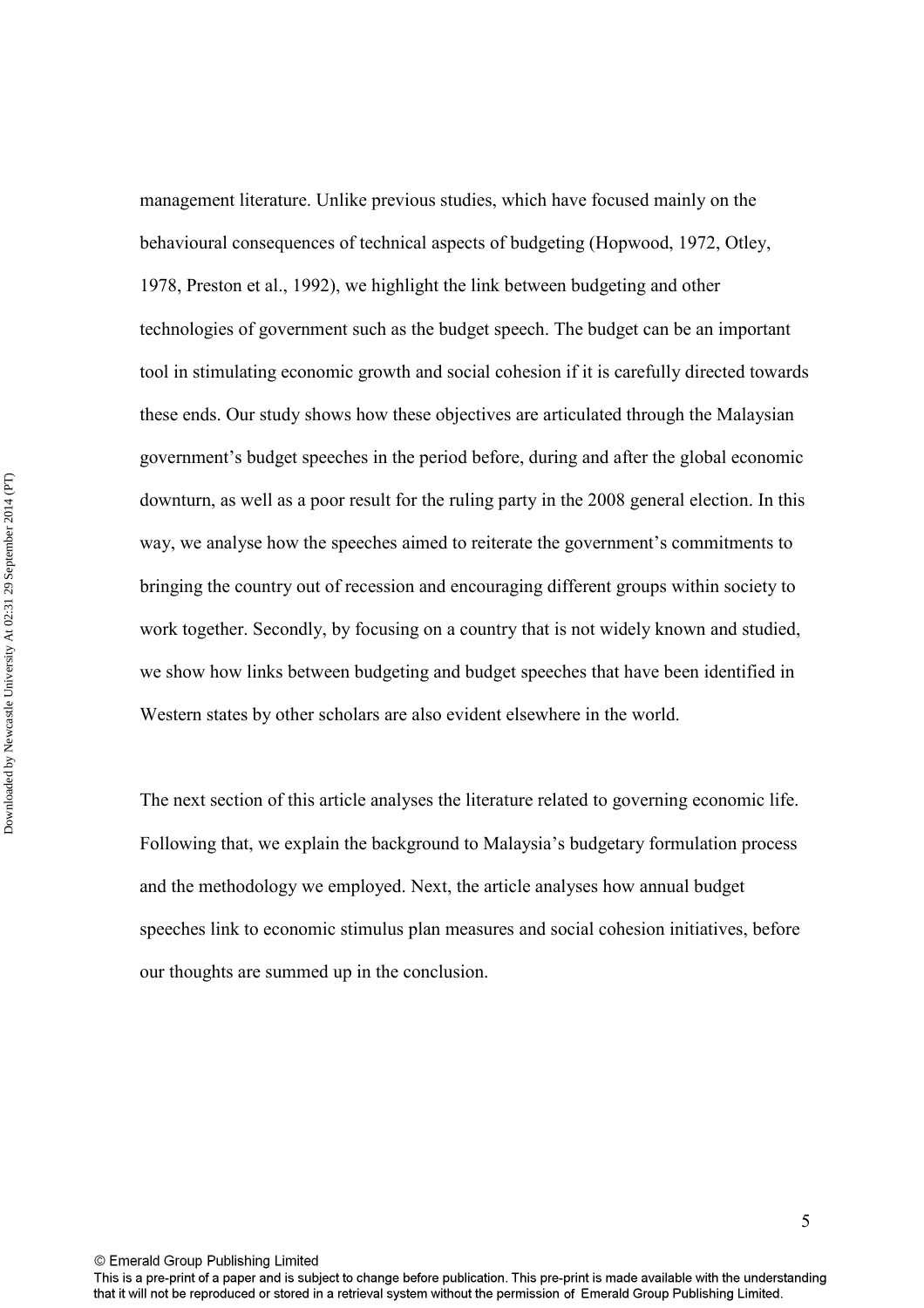## **Hybrids of Governing Economic and Social Cohesion through Budget Speech**

Budgets are a technology to manage economic performance but they can also be simultaneously employed in other ways to manage social cohesion, which means they act as a hybrid with more than one purpose. This is especially important for the Malaysian context because of an increased pressure to manage a multi-ethnic, multi-racial society under new and prolonged pressures of austerity. The country had experienced race riots in 1969, and the 1997/98 Asian financial crisis had triggered social unrest in neighbouring Indonesia, which meant that the Malaysian Government was acutely aware of the need to ensure that all citizens benefited from its policies. Indeed, it could claim to have achieved this to a large degree, since the country remained stable in the aftermath of the 1997/98 Asian financial crisis.

Miller and Rose (1990) define "technologies" as, "...a particular approach to the analysis of the activity of ruling, one which pays great attention to the actual mechanisms through which authorities of various sorts have sought to shape, normalise and instrumentalise the conduct, thought, decisions and aspirations of others in order to achieve the objectives they consider desirable" (ibid, p. 8).

Language is an important technology for articulation, not just because of the meaning it conveys but "as intellectual technologies, ways of rendering existence thinkable and practicable, amenable to the distinctive influence of various techniques of inscription, notation and calculation" (ibid, p. 27). The main idea that we draw from Miller and Rose

© Emerald Group Publishing Limited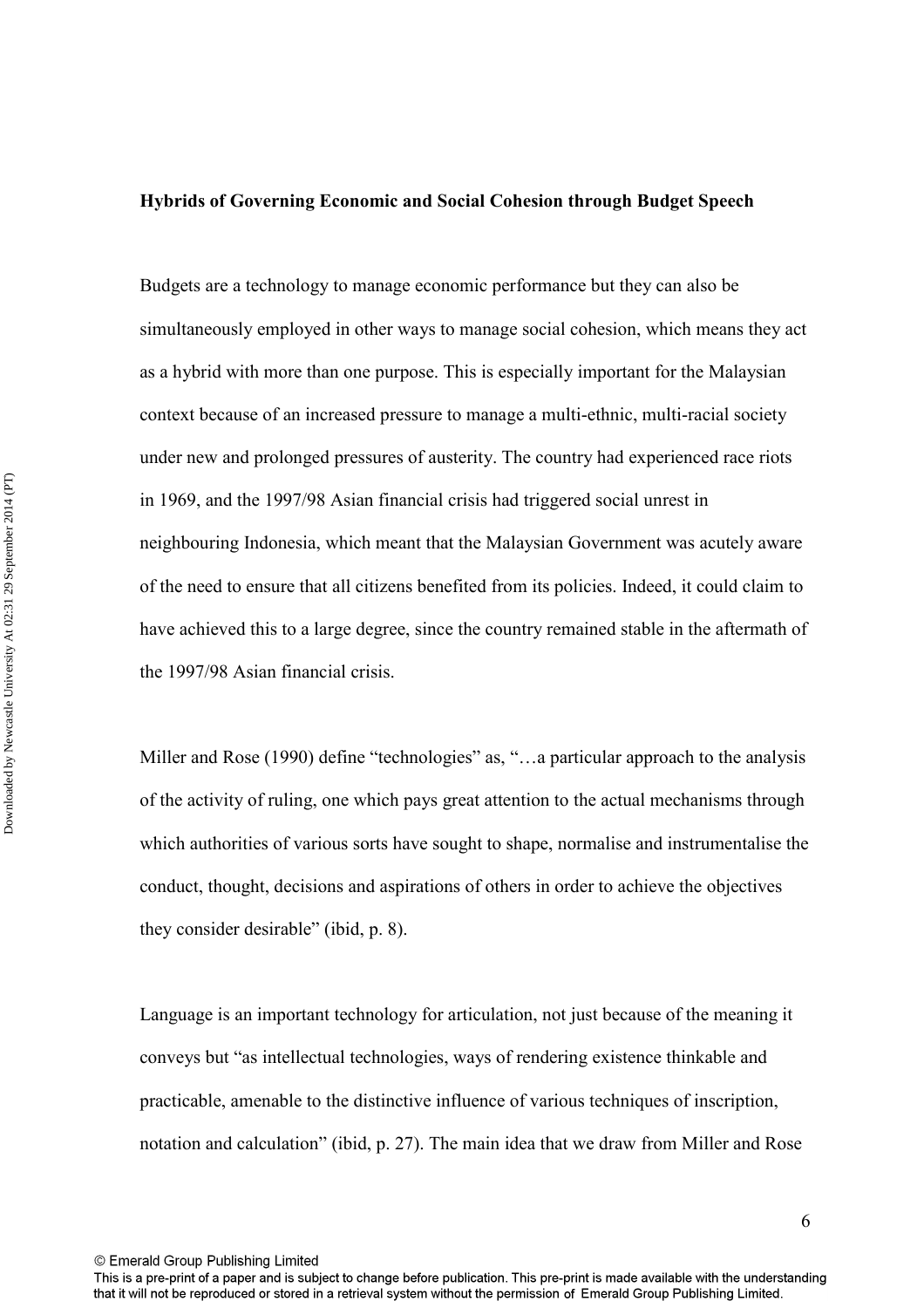(1990) is the importance of self-government, and how this is articulated through budget speeches. For example, the government uses the budget speech to articulate the country's sense of direction or goals, but in making those goals attainable, individuals from various institutions - public or private, rural or urban - are mobilized in alliance to govern the economic and social well-being of the citizen.

The articulation of this strategy has the potential to make knowledge more explicit and to encourage learning, innovation and control (Hakanson, 2007). It is not restricted to talking; instead it also occurs in written forms such as documents, procedures, programmes or projects. The power of articulation rests primarily on its ability to engage everyone in a specific locale in similar insights and beliefs. For example, Gendron et al. (2007) report in their case study that text played the main role in articulating why public auditors should be given responsibility in auditing government performance: the claim of expertise was articulated through various documented guidelines and the statement of recommendations in the auditor's annual reports. Similarly, Kirk and Mouritsen (1996) direct our attention to the role of talk for articulation in giving prominence to accounting in organisations. They highlight how Danco (the Headquarters) used talking to emphasise the similarities between subsidiaries in order to apply standardised performance measurement criteria across the subsidiaries. Indeed, studies on the diffusion of accounting practices in public sector settings (Preston et al, 1992, Dent, 1991; Ogden, 1995, 1997) have demonstrated the role of articulation in embedding business knowledge with other forms of organisational knowledge. In these studies, business knowledge was

This is a pre-print of a paper and is subject to change before publication. This pre-print is made available with the understanding that it will not be reproduced or stored in a retrieval system without the permission of Emerald Group Publishing Limited.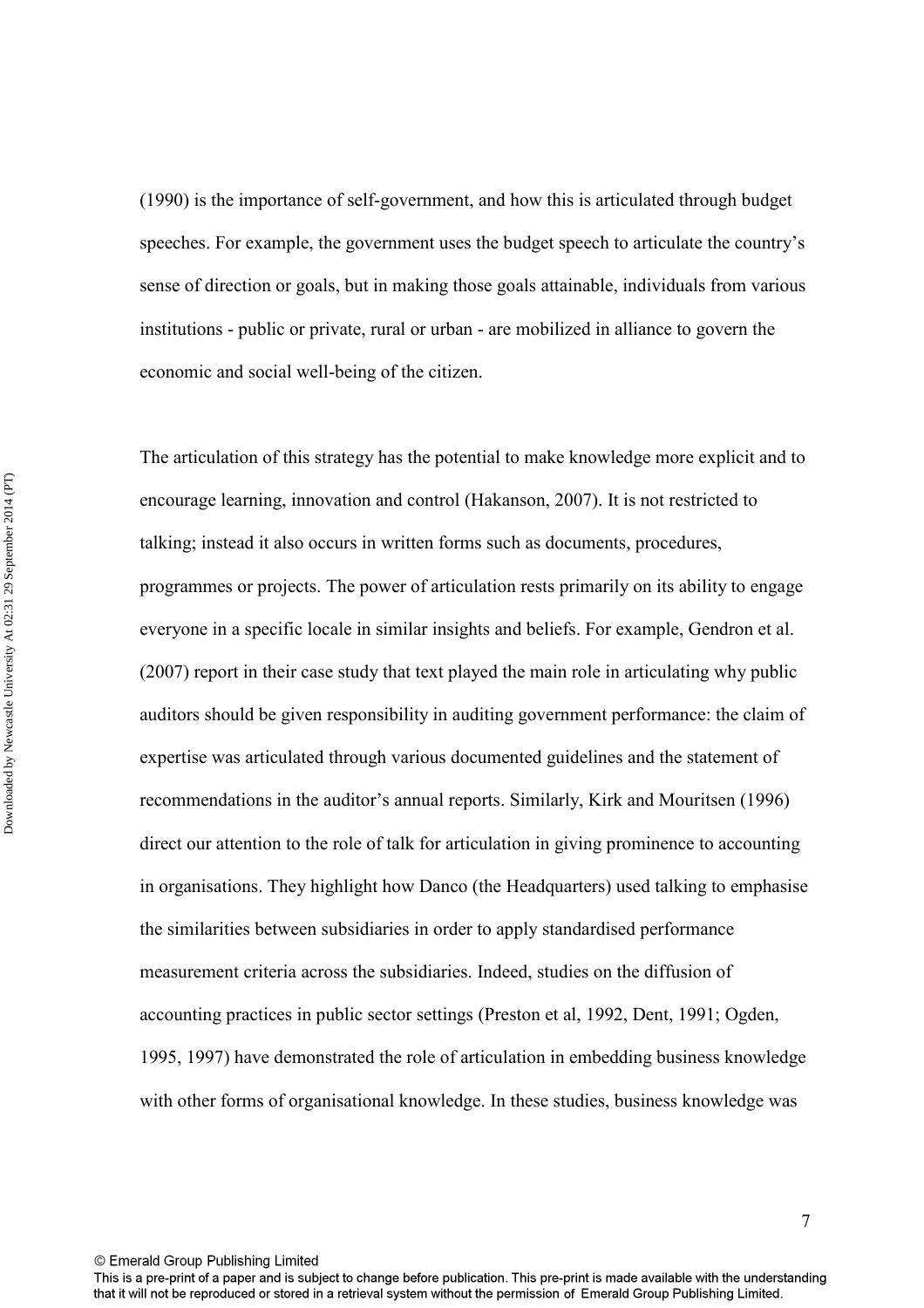framed as the key element in promoting a "superior business style" (Dent, 1991) approach to the management of public sector organisations.

Drawing on previous governmentality studies, this paper recognises that government technologies to educate the citizen on self-government are important articulations as a means to analyse budget speech. Miller and O'Leary (1987) called upon the conception of governmentality (Foucault, 1991) to consider the relationship between bodies of knowledge and power relations, where bodies of knowledge and associated institutions are presented as techniques for the supervision, administration and disciplining of people, to the end of constructing the governable person (Miller and Rose, 1990) and making accountancy practical (Miller and O'Leary, 1990). From the mid-1990s governmentality became the established approach to the use of Foucauldian theory (Radcliffe, 1998, 1999).

More recently there has been a general shift within academic literature towards ideas of governmentality and technologies of government (Sargiacomo, 2008; Stein 2008). Other scholars have also shown an interest in blending Foucaldian ideas with other perspectives (Ezzamel *et al*., 2007; Miller *et al.*, 2008; Radcliffe, 2008). For example, Miller *et al.* (2008) have a history of Foucauldian work in accounting, but draw on theories of risk, elements of organisation theory, and Actor Network Theory literature (e.g. Latour, 2007) in their notion of hybridisation. They suggest that the diverse practices and other resources concerned with the governing of organisations (such as budget speech) are made up of what they call "hybrids": combinations of two or more elements that are

This is a pre-print of a paper and is subject to change before publication. This pre-print is made available with the understanding that it will not be reproduced or stored in a retrieval system without the permission of Emerald Group Publishing Limited.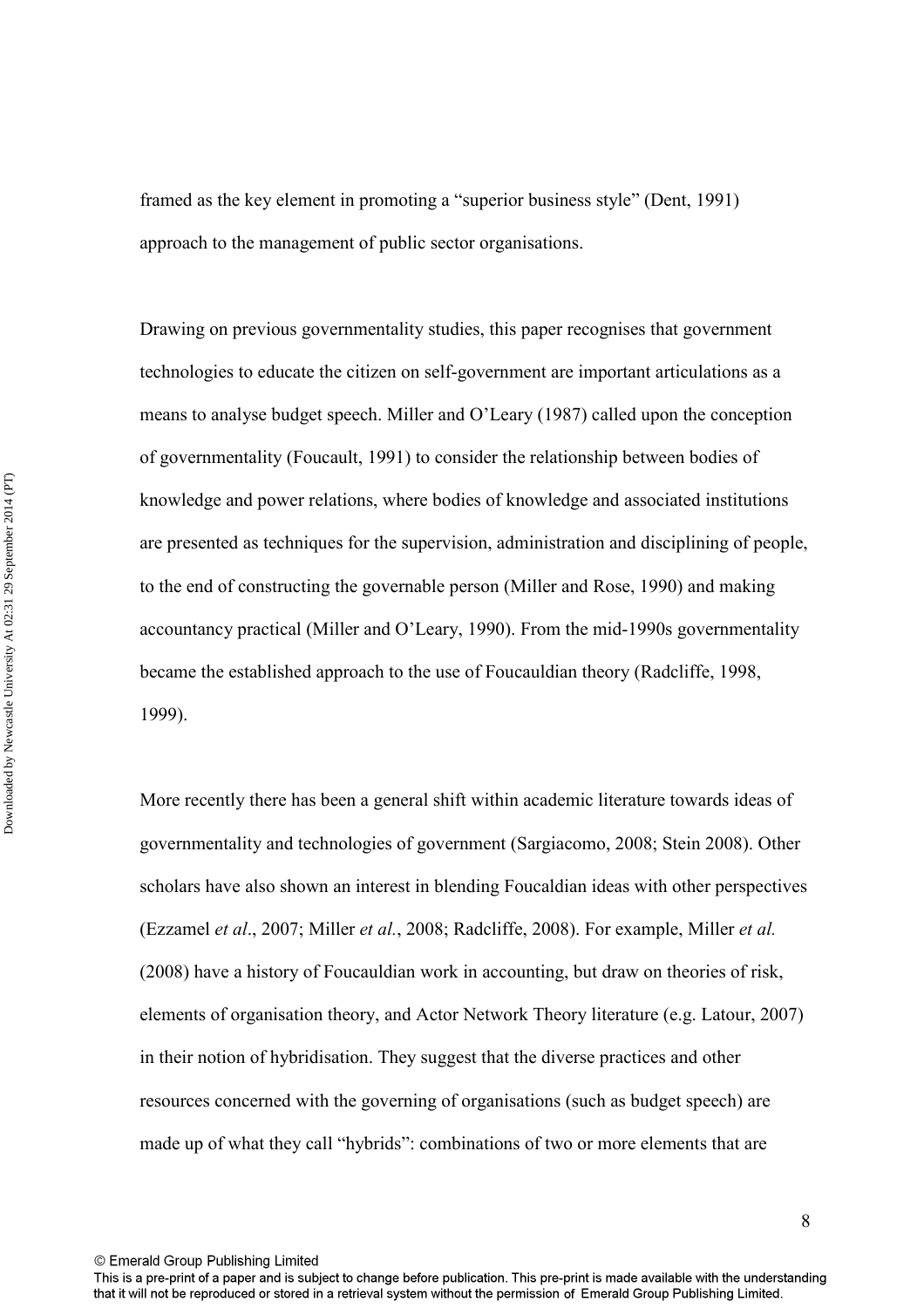normally found separately and when, put together, come to be seen as "new phenomena" (Miller *et al.*, 2008, p. 943). They argue that the notion of hybrid has been too narrowly applied to organisational forms, thereby neglecting the important processes of hybridisation going on between "processes, practices, and expertises" (ibid, p. 961). For instance, they view the budget speech as a "stabilised hybrid", which for both economic development and social cohesion could be made up of heterogeneous resources: rationales, technologies, and actors (e.g. Latour, 2007). The first resource, *rationales* or programmes, usually come with complex intellectual histories. They would, for example, set out how ministers hope to seek efficiency in resource utilisation, effectiveness in customer service, quality in operations, and overall "world-class" government. The second resource are *technologies* that attempt to standardise managerial and administrative interventions, including bureaucratic tools such as strategic plans, performance measurement systems and budgets. The third resource is a diverse array of *actors* and agencies, including politicians, government agencies, civil servants, experts, and different clients. Such an approach to hybrids in terms of partnerships, budgeting and modernising government has been used to consider the governance of larger inter-sector spheres of socioeconomic life such as health (Kurunmäki and Miller, 2011), and through excellence programmes, performance measurement and modernisation to central government (Kurunmäki and Miller, 2006).

Building on these discussions, this paper analyses the budget speech as a hybrid that the Malaysian Government has sought to use to educate the citizen on self-government. As such, it integrates hybrid approaches (Miller *et al.*, 2008) with those calling on

This is a pre-print of a paper and is subject to change before publication. This pre-print is made available with the understanding that it will not be reproduced or stored in a retrieval system without the permission of Emerald Group Publishing Limited.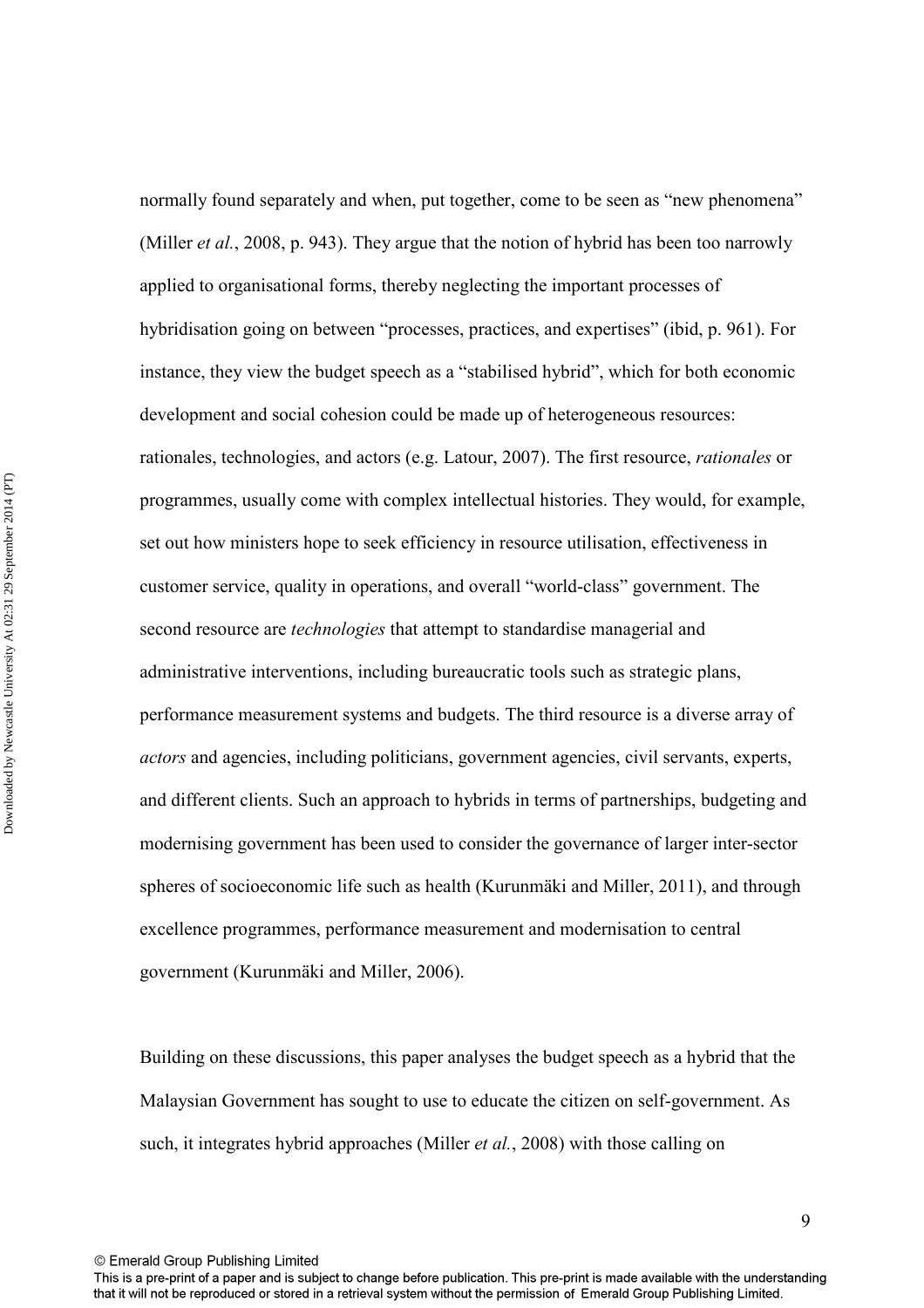governmentality (Miller and Rose, 1990). In particular, it studies how budget speeches articulate the government's various economic and non-economic rationales, its technologies for shaping human behaviours, and the actors that ministers hope will work towards the government's overall objectives.

#### **Methodology**

Due to its capacity to provide detailed descriptions of the phenomena under investigation, this paper adopts an archival research method. In this way, we study the discourses or broader socio-economic ideas that were articulated through budget speeches. The content of documents is an essential source of data (Prior, 2004), and our descriptive analysis of them also examines the rhetoric that ministers use, i.e. the claims that a text appears to inscribe and its relation to other texts (Atkinson and Coffey, 2004). As such, this study analysed budgetary speeches for their contents, rhetoric and wider socio-economic relevance, and also studied other public documents that referred to them, including newspaper and magazine articles.

We examined the annual budget speeches for the years 2007 to 2011 for discourses that supported the government's efforts to cope with the global financial crisis and maintain social cohesion, and linked this analysis to Malaysia's economic transformation during this period. Our focus is on the budget speech because it is seen as one of the government's most influential and high-profile annual events, and it is closely watched by public bodies, the private sector and the general public. For example, government

© Emerald Group Publishing Limited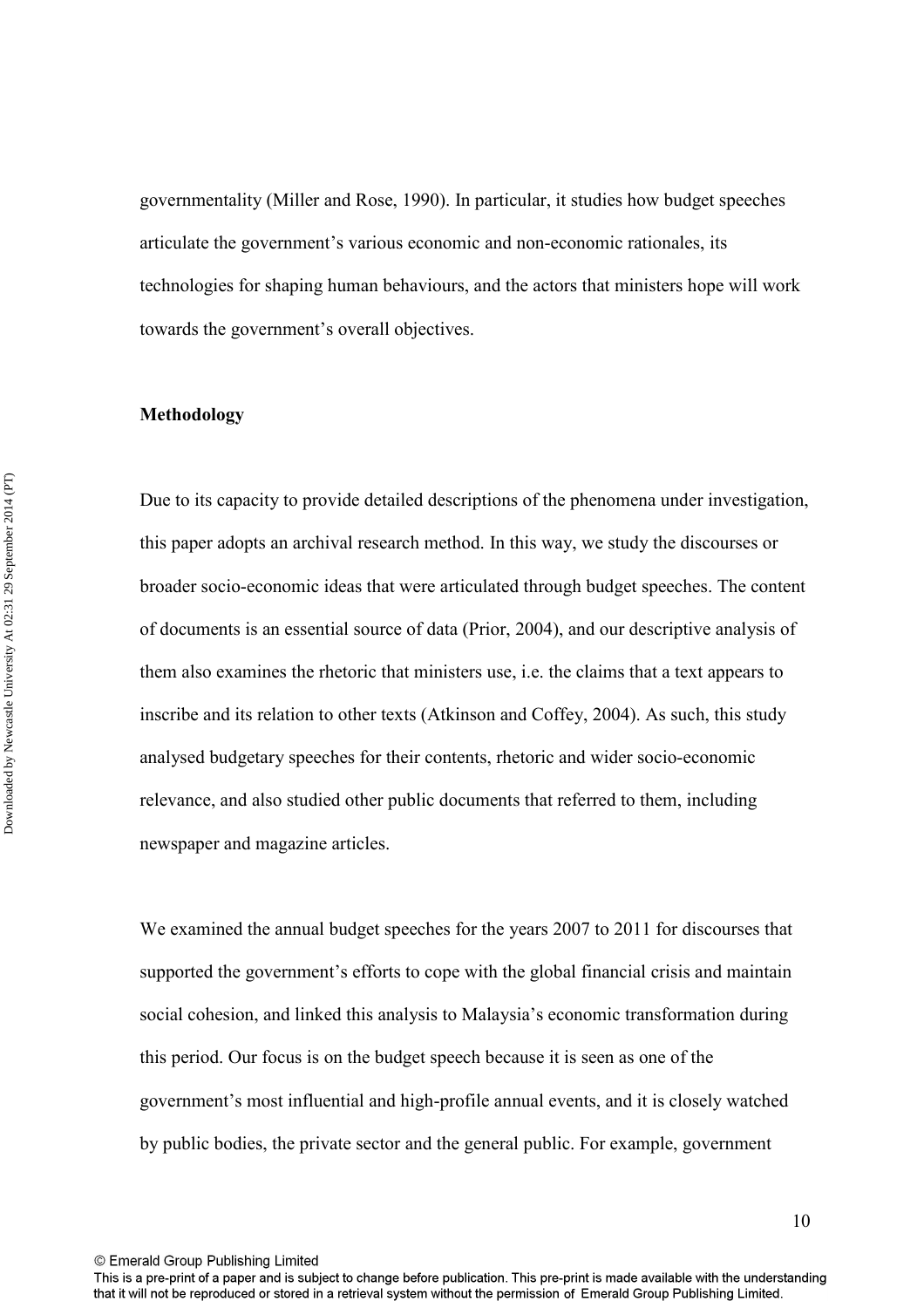employees and trade unions want to know about potential pay issues, private businesses hope to hear about tax incentives and state-funded capital projects, and the public at large are keen to find out how their wellbeing could be improved through spending allocations on education, healthcare, and safety.

In this way, the annual budget speech is the initial point at which the wider citizenry are drawn into the government's objectives. The government also uses the occasion to connect these objectives with a longer term national vision and reflect on its performance in previous years. As such, the budget speech articulates the government's vision and plans for taking the country forward. This paper will show that the budget speech not only acts as a platform of sketching out the plan to revive the economy, but it also conveys the importance of national unity and the ability of the ruling party to manage uncertainty – at least in more difficult circumstances. The speech is aired live through electronic media and usually delivered on the third Friday of October by the Minister of Finance. For many years in Malaysia this position has been held by the Prime Minister.

We chose the 2007 budget speech as the starting point for investigation because this was the first budget after the approval of the  $9<sup>th</sup>$  Malaysian Plan (the government's 5-year economic development programme covering the period of 2006-2010), and at this stage the economy was relatively stable with annual growth of 6%. It was also the final speech before the global financial crisis and the 2008 general election, and therefore allows us to identify how these events led to changes in articulation of the government's budget narrative and policy priorities.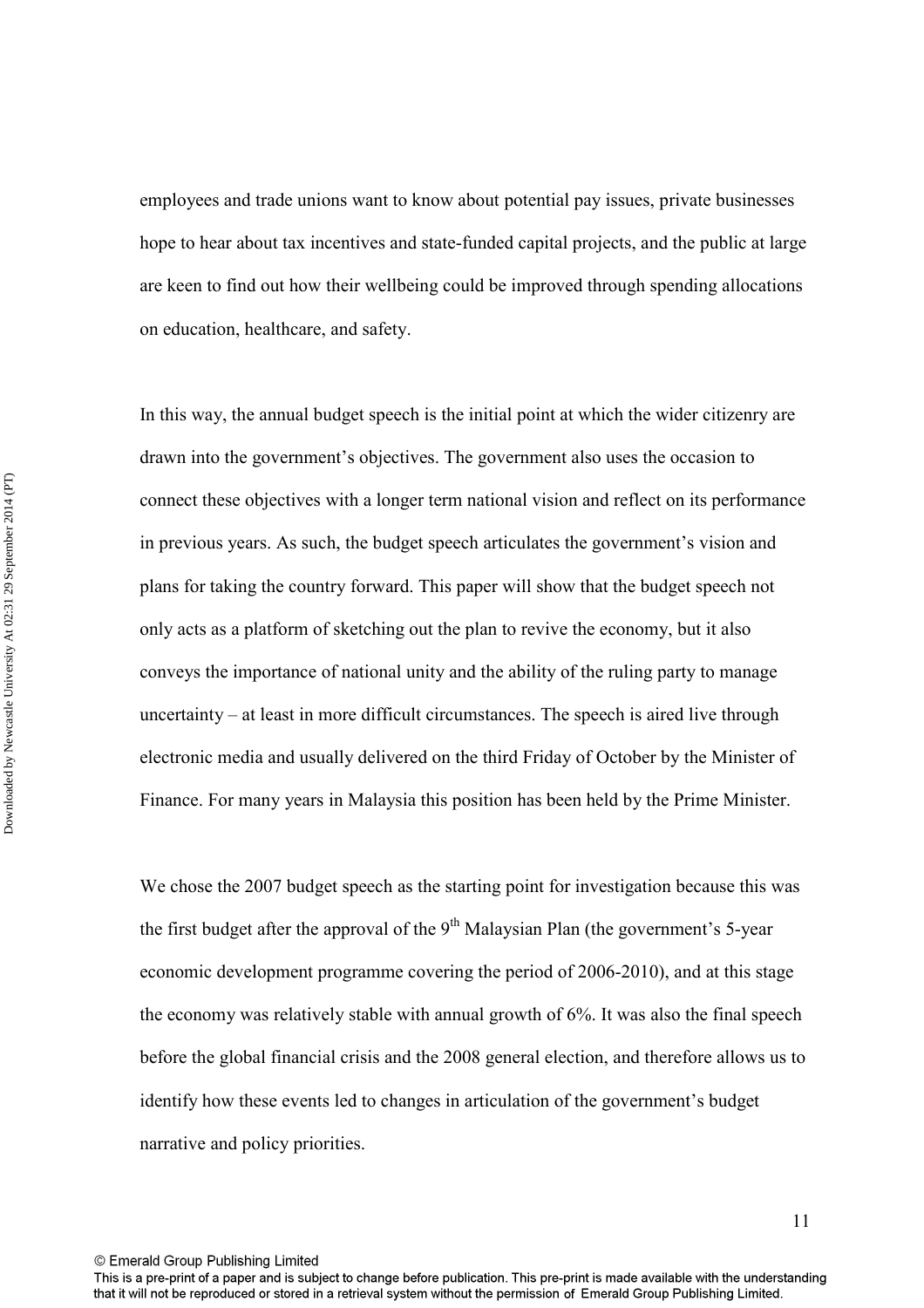#### **Malaysian Budgetary Formulation Process**

Malaysia's annual budget formulation process starts with the issuance of budget circulars every January, after which government agencies prepare and submit their estimates for the New Year. In March, the Treasury receives the submission and studies the individual estimates and a preliminary hearing is conducted in April, followed by budget hearing between the months of May and July. In between August and September, the Ministry of Finance approves the budget, and budget documents are then printed and submitted to Parliament. After the first parliamentary hearing the budget is tabled for a second time, and this event is known as the budget speech and is broadcast through electronic media. In between September and December, Parliament debates and approves the New Year budget. By the end of December, the Ministry of Finance issues a warrant for expenditure and upon receiving this, government agencies can execute the budget.

# **The Link Between Budgetary Speeches and Measures to Manage Economic and Social Cohesion**

## *The 9th Malaysian Plan and Budget Speeches of 2007 and 2008*

The Malaysian government maps its budget speech against the country's fiscal policies, as a way of articulating its efforts to govern the economy. This section highlights how

© Emerald Group Publishing Limited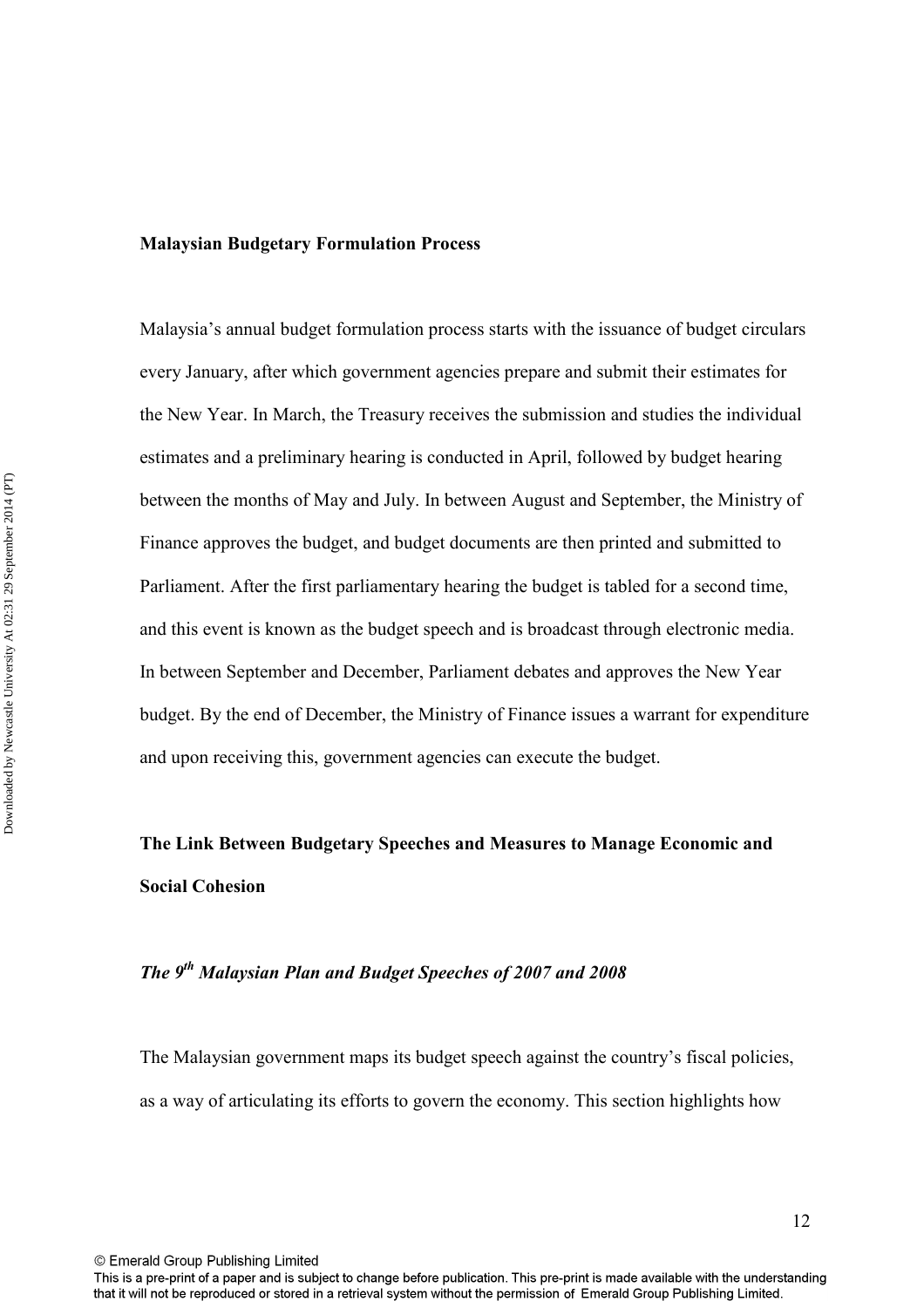these policies changed during the period under investigation, as exemplified in the language adopted for budget speeches.

Table 1 shows the themes and the objectives of the 2007 and 2008 budget speeches, both of which were based on optimistic economic forecasts. As such, the themes of the budget for both years reflect the government's aspiration to direct people's efforts towards achieving the national vision and maintaining the country's prosperity. The budget objectives for the year 2007 fitted into the overall hierarchy of *Vision 2020*, which aimed to make Malaysia a developed country by the end of the following decade. This vision incorporated the *National Mission*, which in turn was to be delivered through a series of plans, including the 9th Malaysian Plan. It is therefore clear that, of the two aims that characterise Malaysian budget speeches, the desire to promote economic growth dominates over the need to foster social cohesion.

## **INSERT TABLE 1**

In the 2007 budget speech, the introduction focused on the country's credible financial position and was supported by encouraging estimates on per capita income, good performance of the manufacturing and service sectors, strong economic growth of 5.7% p.a. and a reduction in the balance of payments deficit from 5.7% in 2000 to 3.5% in 2006. Although ministers were confident about the country's performance, the budget speech also acknowledged the impact of the rising oil prices on global economic growth. As a result the government adopted an expansionary fiscal policy in order to try and meet

This is a pre-print of a paper and is subject to change before publication. This pre-print is made available with the understanding that it will not be reproduced or stored in a retrieval system without the permission of Emerald Group Publishing Limited.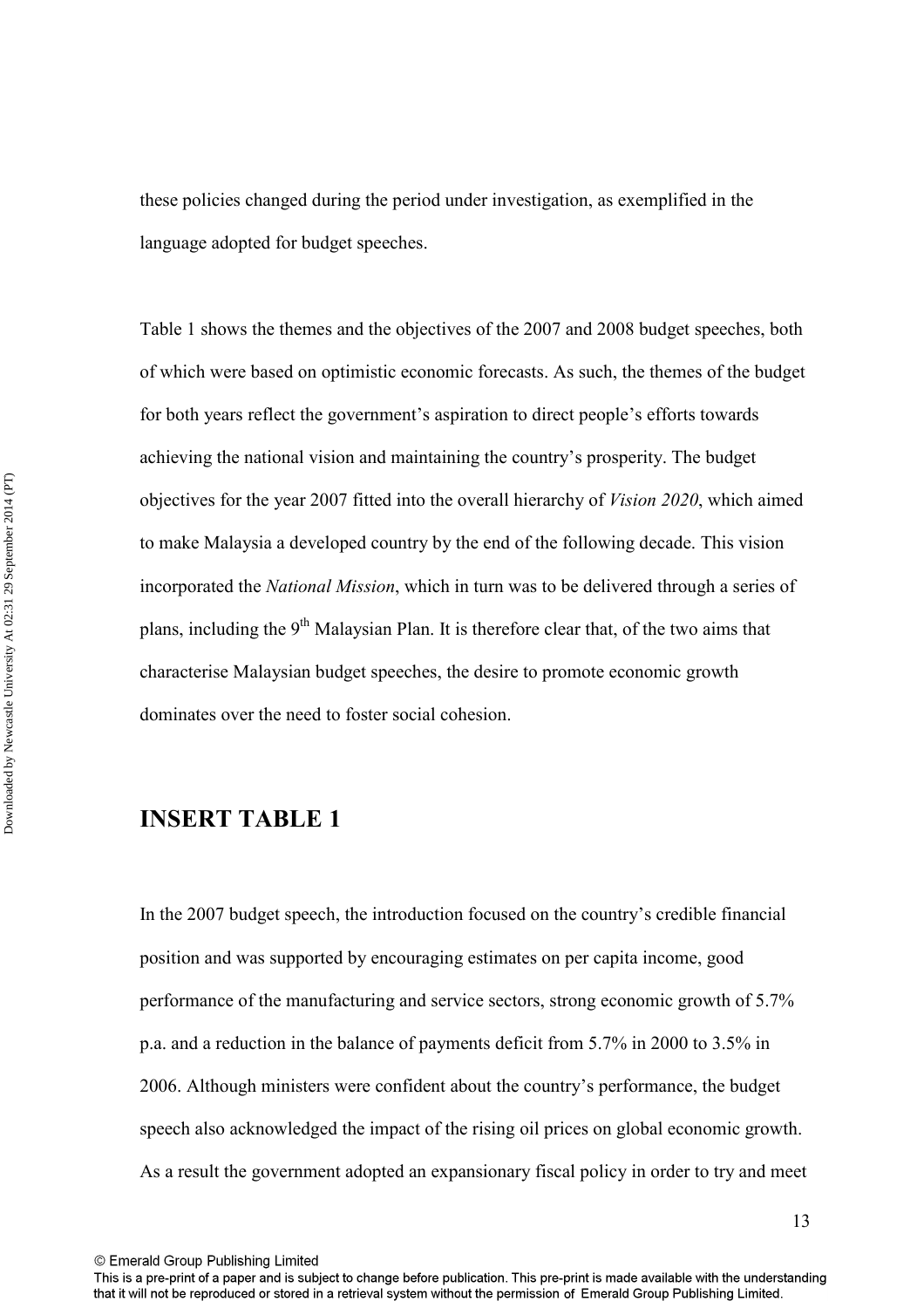the five objectives shown in Table 1. It also reformed incentives and reduced corporation tax in order to encourage closer collaboration between government and the private sector – something that ministers felt was necessary to achieve the objectives set out in the *National Mission*. The 2007 budget speech was therefore a platform to emphasise the importance of the five thrusts of the  $9<sup>th</sup>$  Malaysia Plan, and it sought to enrol government agencies, private sector companies and citizens in its efforts to achieve *Vision 2020*. As noted in the introductory remarks of the budget speech, the Minister of Finance suggests:

"We are now at the mid-point of the implementation of Vision 2020. The journey ahead is full of challenges. We must be determined, dedicated and act with a sense of urgency to ensure we achieve the national objectives within the stipulated timeframe. The *National Mission*, enunciated under the [9<sup>th</sup> Malaysian Plan], outlines five key development policy thrusts for the next 15 years. The theme of the 2007 budget is *Implementing the National Mission Towards Achieving the National Vision*. This budget is an action plan to spearhead the implementation of the *National Mission* towards realising Vision 2020" (Ministry of Finance Malaysia, 2007, p2).

The 2008 budget speech continued to articulate the importance of the  $9<sup>th</sup>$  Malaysian Plan, which was based on the five thrusts of the *National Mission*. Once again, the opening remarks reiterated the five thrusts and set out how well the country was performing economically, although it suggested that the government was increasingly concerned

This is a pre-print of a paper and is subject to change before publication. This pre-print is made available with the understanding that it will not be reproduced or stored in a retrieval system without the permission of Emerald Group Publishing Limited.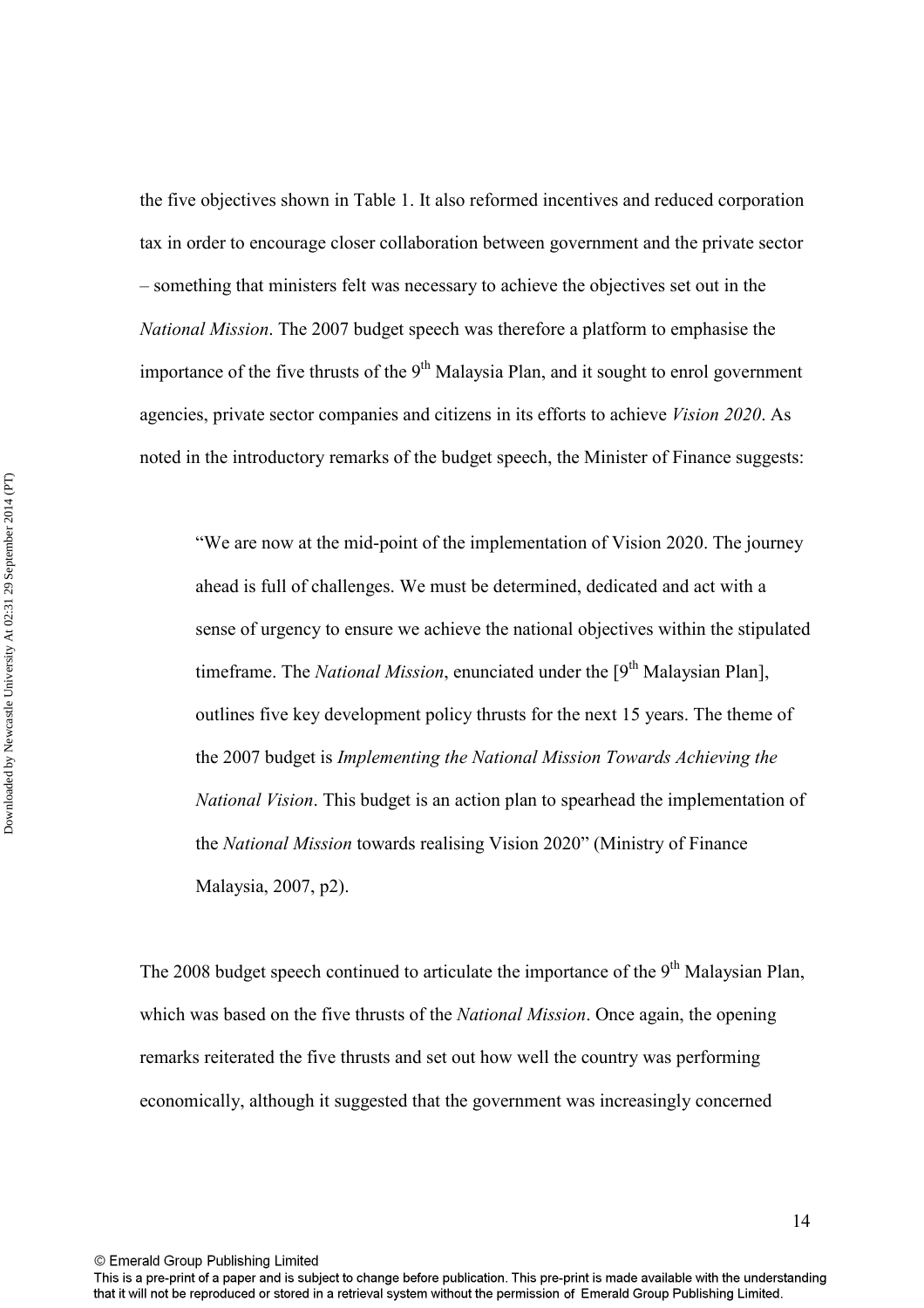about social cohesion in the aftermath of the financial crisis. This is noted in the introductory part of the budget speech:

"The theme of the 2008 budget, *Together Building The Nation and Sharing Prosperity*, reflects the Government's aspiration that wealth of the nation continues to grow and benefit all Malaysians. Only in this way will our economic development be meaningful, with all Malaysians living in prosperity and harmony" (Ministry of Finance Malaysia, 2008, p. 3).

As with the previous year's budget, ministers sought to increase private investment by improving incentives and scheduling a further 1% reduction in corporation tax for the year 2009. In this way, the budget speeches for 2007 and 2008 both reflect government confidence over the economy. They both refer to the long term *Vision 2020*, and aim to encourage the nation to work towards economic development. Nonetheless, the themes selected for these years also suggest that the government wants to take an inclusive and holistic approach towards achieving these objectives. For instance, the 2008 budget theme of "Together Building The Nation and Sharing Prosperity" suggest the importance of social cohesion and sharing the economic cake of the country. As such, social cohesion plays an important – albeit subordinate – role in the budget speech, alongside the desire for economic growth.

© Emerald Group Publishing Limited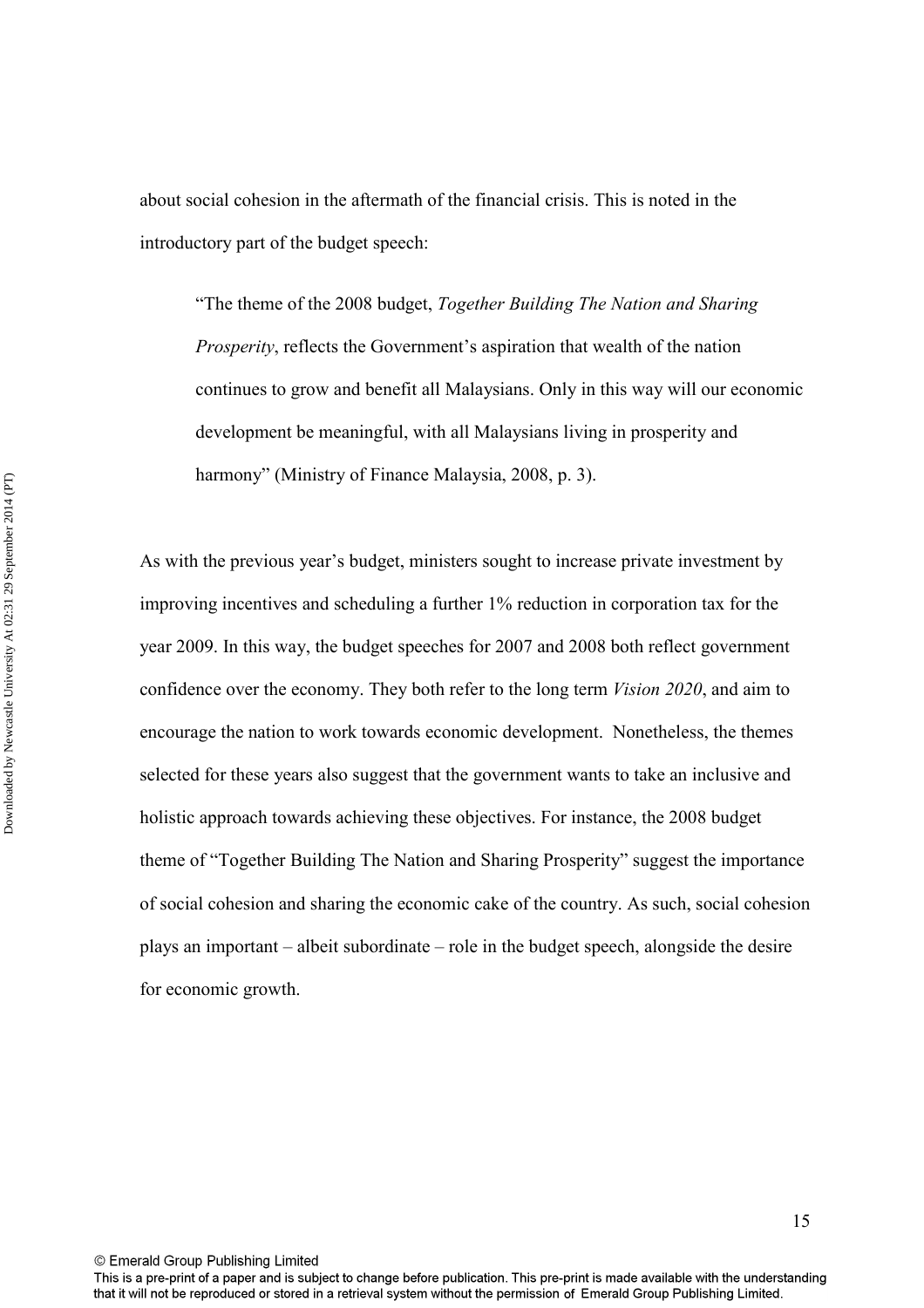# *During the Peak of the Crisis - Budget 2009 and Budget 2010 and the Financial Stimulus Package*

Table 2 shows the themes and objectives associated with the budget speeches of 2009 and 2010.

## **INSERT TABLE 2**

The 2009 budget was prepared in the midst of global economic turmoil and in the aftermath of a poor general election performance by the ruling party in Malaysia. However, the government had some confidence in the economic foundations of the country, and therefore the speech was carefully worded to articulate concerns about global market uncertainty, as well as to show its strong commitment to protect the wellbeing of the nation. While still in line with the five thrusts of the *National Mission*, ensuring the well-being of Malaysians became the primary objective. This demonstrates how the government responded to the financial crisis by making social cohesion the dominant feature of its hybrid budget speech, with economic growth being relegated to a more subordinate role. Reflecting this prioritisation, the 2009 budget focused on the broad range of measures to reduce the impact of rising living costs, especially among lower income groups. These included increasing welfare assistance, implementing programmes to enhance income, raising the level of disposable income by way of higher personal tax rebates, increasing the stock of low cost housing, reducing the cost of home ownership, spending more on public safety, and providing more funding for Small and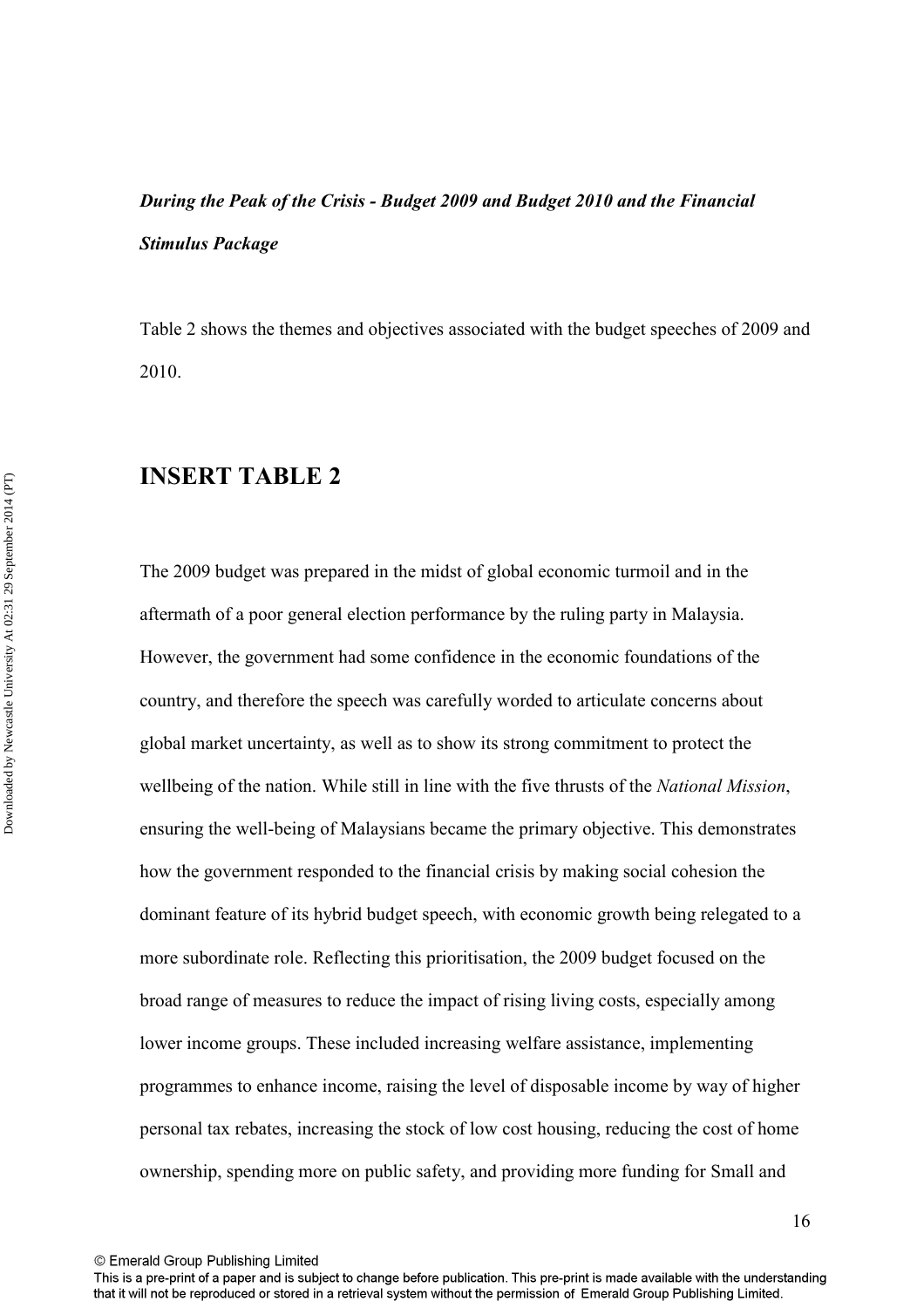Medium-sized Enterprises (SMEs). The 2009 budget speech also showed how the government used language as a technology for articulation to try and bring the whole population together, including those Malaysians of different political persuasions and ethno-socio-economic backgrounds. It was therefore not merely governmentality of an economic performance exercise, but also a means of fostering social cohesion. This is expressed in the following quote:

"The spirit of solidarity is truly tested during difficult times. As we move forward, loyalty to the nation and the sense of unity continue to be indispensable in building a peaceful and prosperous nation. While democracy allows for the expression of different views, we must, however, remain united on fundamental issues of national interest" (Ministry of Finance Malaysia, 2009, p. 2).

While there were attempts to align the interests of people from different political backgrounds, the ruling party would always have the power to shape the thinking of the citizen. For example, the budget speech could be legitimately used by the government as a stage to articulate the pre-eminence of the ruling Barisan Nasional Party's ideas, illustrating the budget as a political process (Wildavsky, 1964, 1975). This is highlighted through the following quote:

"I wish to reiterate that the Barisan Nasional Government, which has been given the mandate by the people in March this year, will continue to safeguard political stability and enhance economic prosperity of the nation. Efforts by certain parties

© Emerald Group Publishing Limited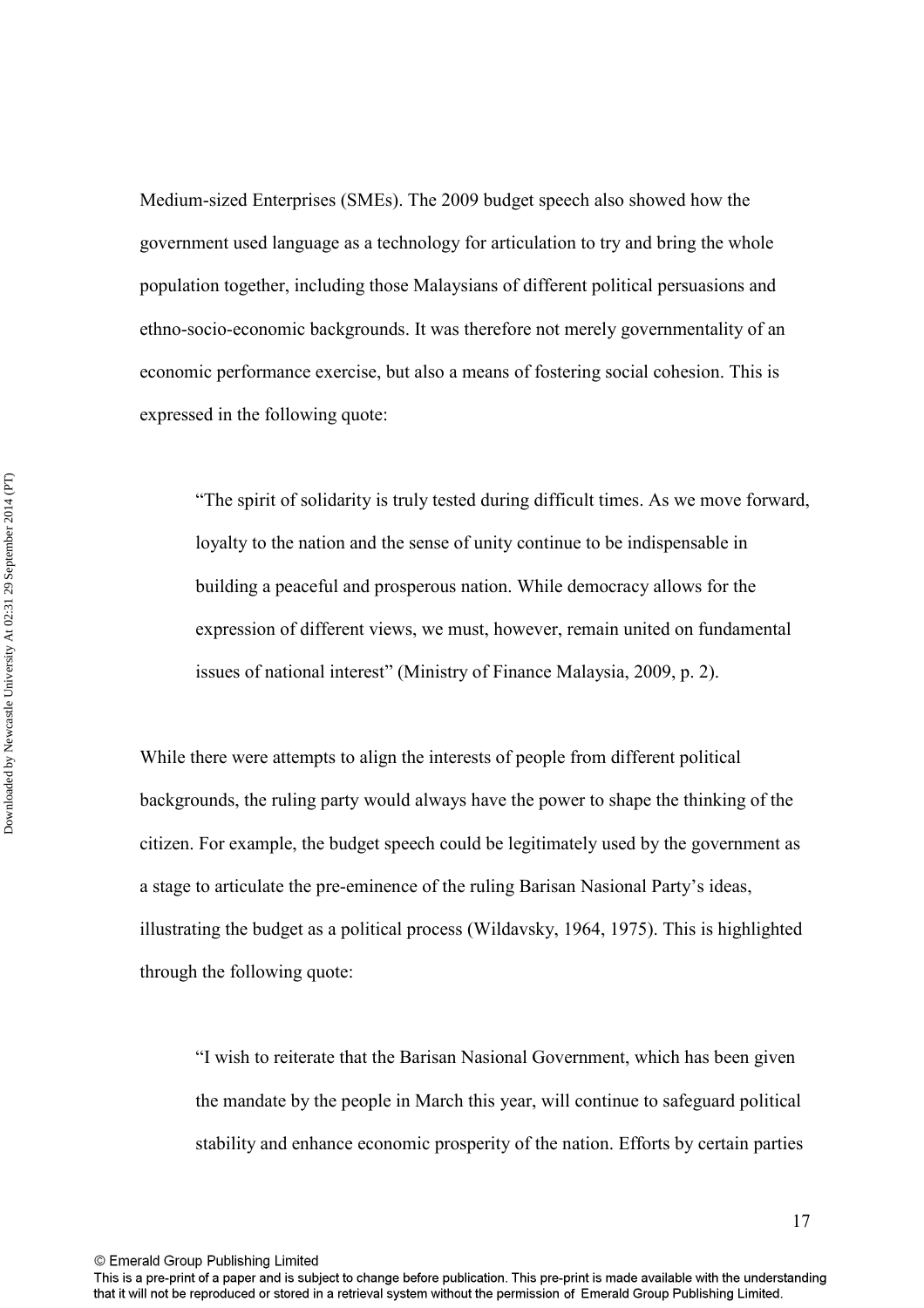to destabilise the country by attempting to seize power through illegitimate means, and without the mandate of the people, must be rejected. We cannot allow uncertainties to continue, as this will adversely affect foreign investment, economic sentiment and the capital markets. I will not allow these disturbances to continue. I will not permit the mandate given by the people to be seized from Barisan Nasional, which had won the last election with a majority of the seats, based on democratic principles. I am confident the people will continue to support the Barisan Nasional Government to govern the nation. We need to get on with the business of governing and not waste any more time with opportunistic threats to seize the people's mandate through undemocratic means" (Ministry of Finance Malaysia, 2009, p. 30).

The above quote also illustrates how the budget was used as a mechanism of articulation to strengthen the political agenda of the government. This happened shortly after the 2008 election, at which the ruling Barisan Nasional party suffered its worst election result since Malaysia became independent<sup>1</sup>. Although Barisan Nasional still held more than half of the parliamentary seats, it no longer enjoyed a two-thirds "supermajority" and therefore was unable to amend the constitution. As such, ministers tried to use the 2009 budget speech to convince the nation that the party was capable of managing the country out of recession and engaging people from different political backgrounds to work together for common goals. In other words, the 2008 election and the global financial crisis both contributed towards the Malaysian Government pursuing a more inclusive

© Emerald Group Publishing Limited

 $\overline{a}$ 

<sup>&</sup>lt;sup>1</sup> Malaya gained independence from Britain in 1957 and formed the federal state of Malaysia with the newly-independent territories of North Borneo and Singapore six years later. Singapore separated from this arrangement in 1965.

This is a pre-print of a paper and is subject to change before publication. This pre-print is made available with the understanding that it will not be reproduced or stored in a retrieval system without the permission of Emerald Group Publishing Limited.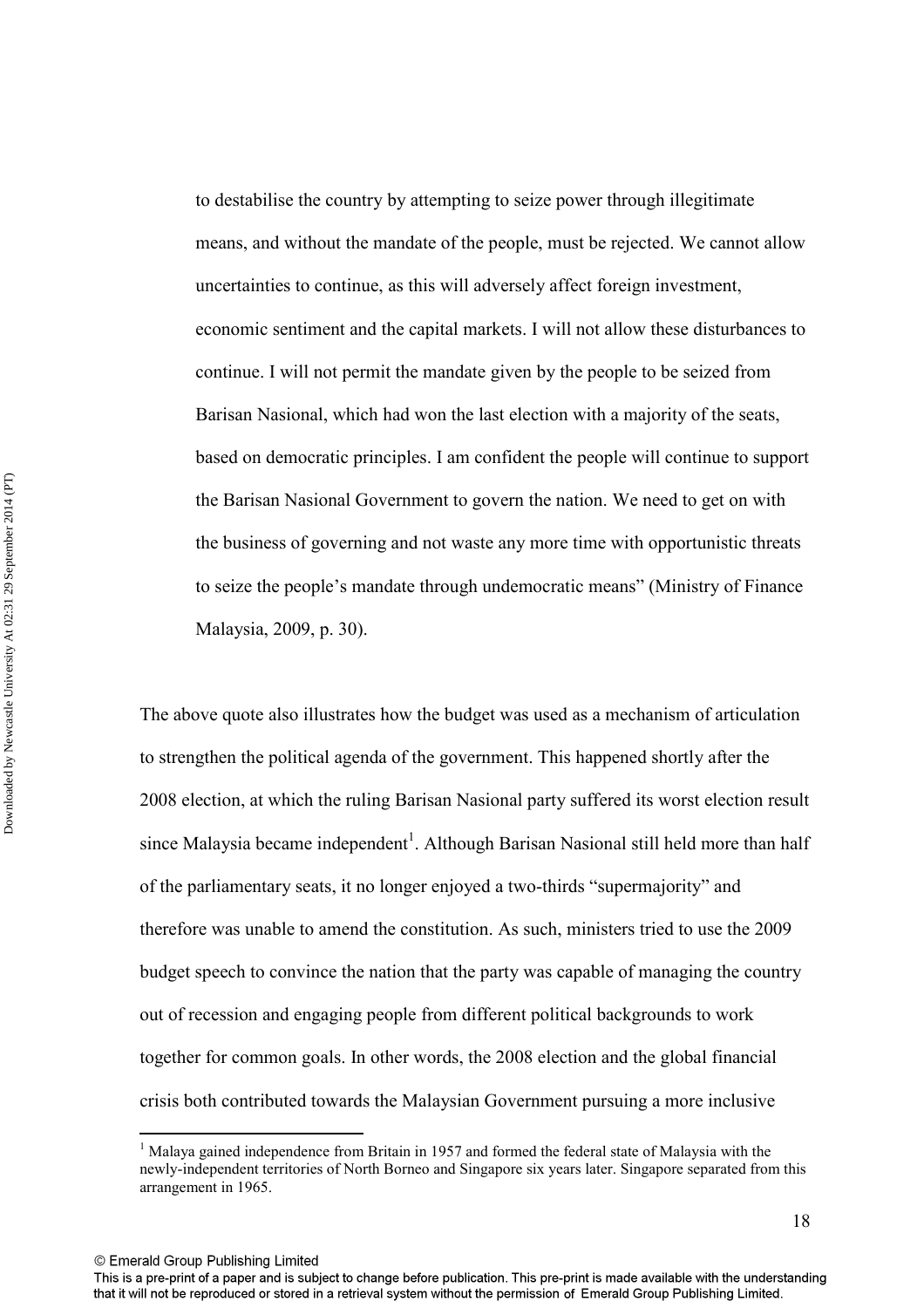economic policy, with the 2009 budget speech being more explicit about the need for social cohesion. As analysis from KPMG identified, budget 2009 focused more on individuals than corporations, in an attempt to ease the burden of the majority in Malaysia:

"… it would appear that the Budget 2009 is focused on alleviating poverty and assisting lower income groups" (Guan, 2009).

The Malaysian economy did not start to feel the effects of the financial crisis until the last quarter of 2008, when revenue from exports and investments began to fall. Therefore, while the 2009 budget did aim to strengthen the nation's resilience in the face of economic problems, soon afterwards it became apparent that the financial crisis would have a greater impact than had been expected initially. As a result, the government introduced its first stimulus package amounting to RM7 billion (just over \$2 billion US dollars) in November 2008. Although this stimulus did not form part of the normal budgetary process, the following additional spending commitments were allocated to objectives that featured in the 2009 budget:

• *Ensuring the well-being of Malaysians –* a further RM 2.6 billion was earmarked for increasing the stock of low cost housing, improving public transport infrastructure and maintaining public infrastructure.

This is a pre-print of a paper and is subject to change before publication. This pre-print is made available with the understanding that it will not be reproduced or stored in a retrieval system without the permission of Emerald Group Publishing Limited.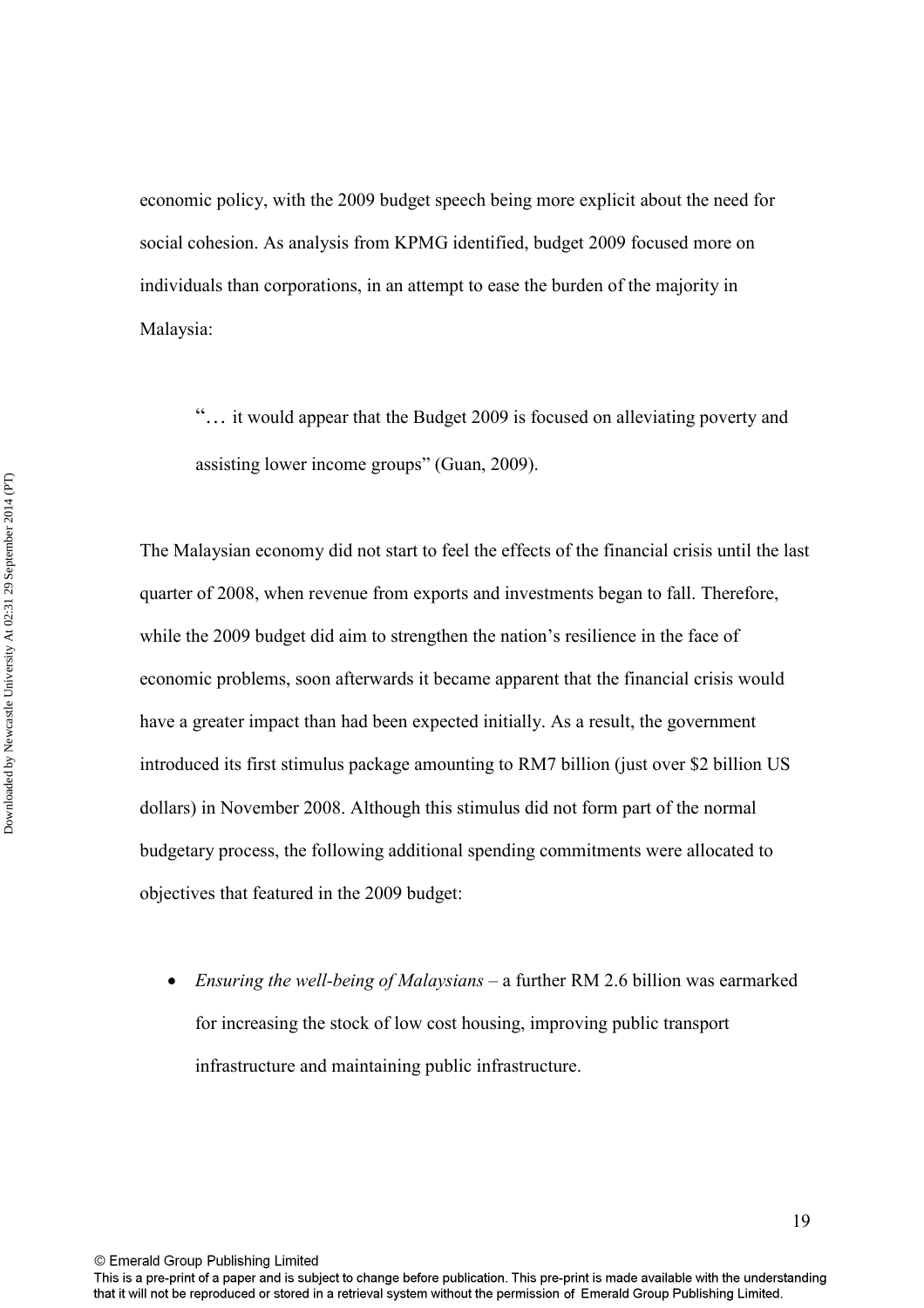- *Developing quality human capital –* RM 1 billion was added to this budget for enhancing youth programmes and training, preschool education and skill training funds.
- *Strengthening the nation's resilience*  an additional RM 3.4 billion would be spent on increasing private investment and attracting business opportunities for SMEs, as well as improving and maintaining public amenities such as schools and hospitals.

The social nature of many of these initiatives showed once again how articulation by the Malaysian Government was prioritising cohesion by funding inclusive programmes, whilst also trying to reinvigorate the economy. However, as 2009 progressed it became increasingly apparent that this first stimulus package would be insufficient. For instance, exports declined by 27.8% in January and the price of commodity exports such as palm oil, crude oil and gas declined sharply. As a result, the government revised its GDP projections and in March it introduced a second, much larger, stimulus plan of RM 60 billion, which it articulated would be implemented over two years, 2009 and 2010. This was the largest stimulus package in Malaysia's economic history.

The stimulus packages were seen by many analysts as an important step to speed up the economic recovery and enable the country to prosper. For example, the Malaysian Rating Corporation Berhad (MARC) suggested that:

© Emerald Group Publishing Limited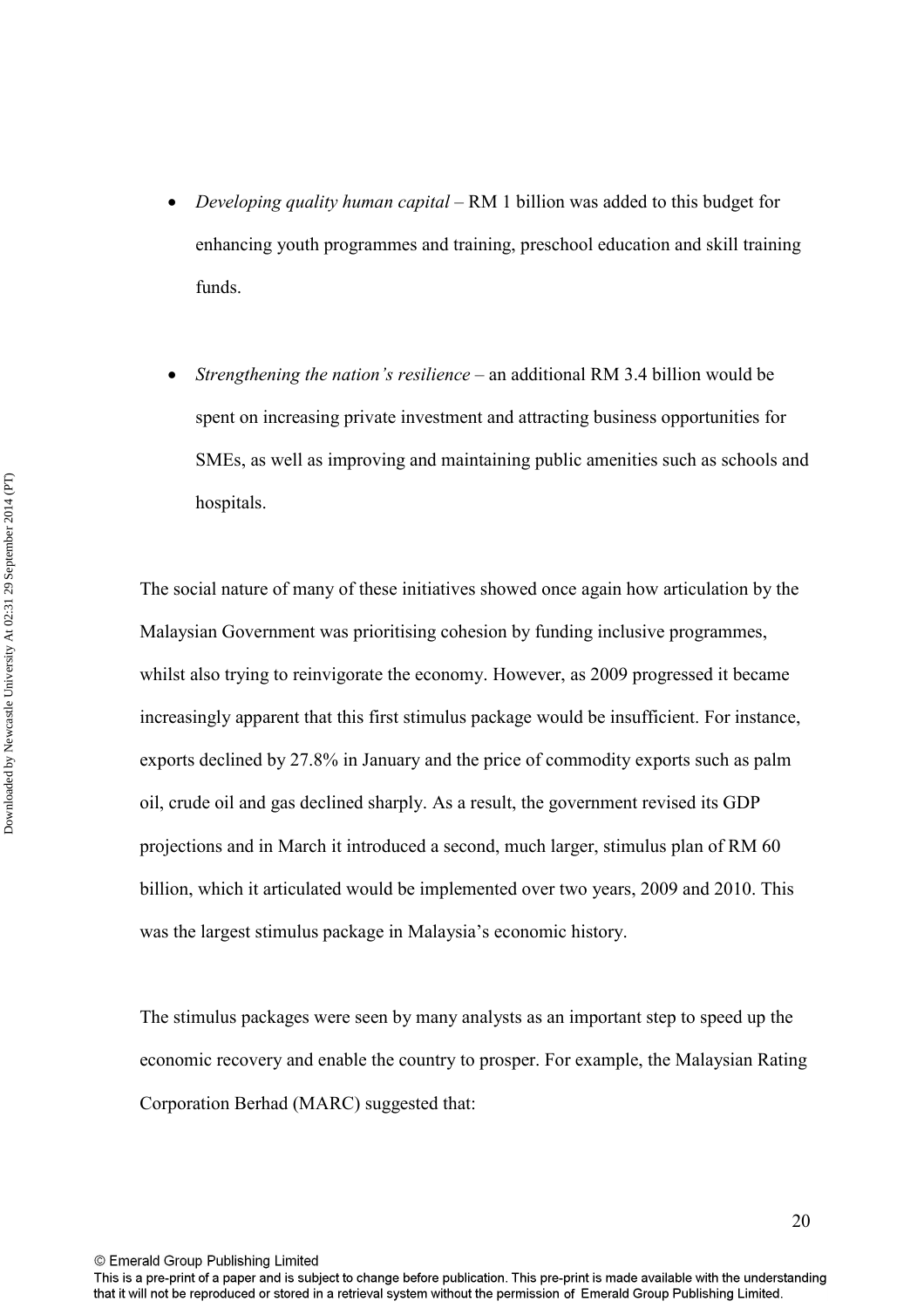"….. the government's comprehensive stimulus package will likely prevent the current global economic calamity to affect the Malaysian economy to the extent of 1998" (MARC, 2009).

However, it is also important to note that the Malaysian government articulated clear social objectives, which were given more prominence than merely a desire to promote economic development. For example, the second stimulus package came with four thrusts, as follows:

- *Reducing unemployment and increasing employment opportunities* the government allocated an extra RM 2 billion for job creation programmes, training, education and incentives for employers to take on new staff.
- *Reducing burdens on citizens, in particular, on vulnerable groups* an additional RM 10 billion was directed towards increasing subsidies on basic foodstuffs, encouraging home ownership, improving public infrastructure, enhancing microcredit programmes, and increasing welfare payments to the less well-off.
- *Assisting the private sector in facing the crisis*  a further RM 29 billion was targeted at improving foreign and domestic investor confidence in the Malaysian economy, through initiatives such as providing working capital to smaller companies, government-supported loans and by promoting the car and aviation industries.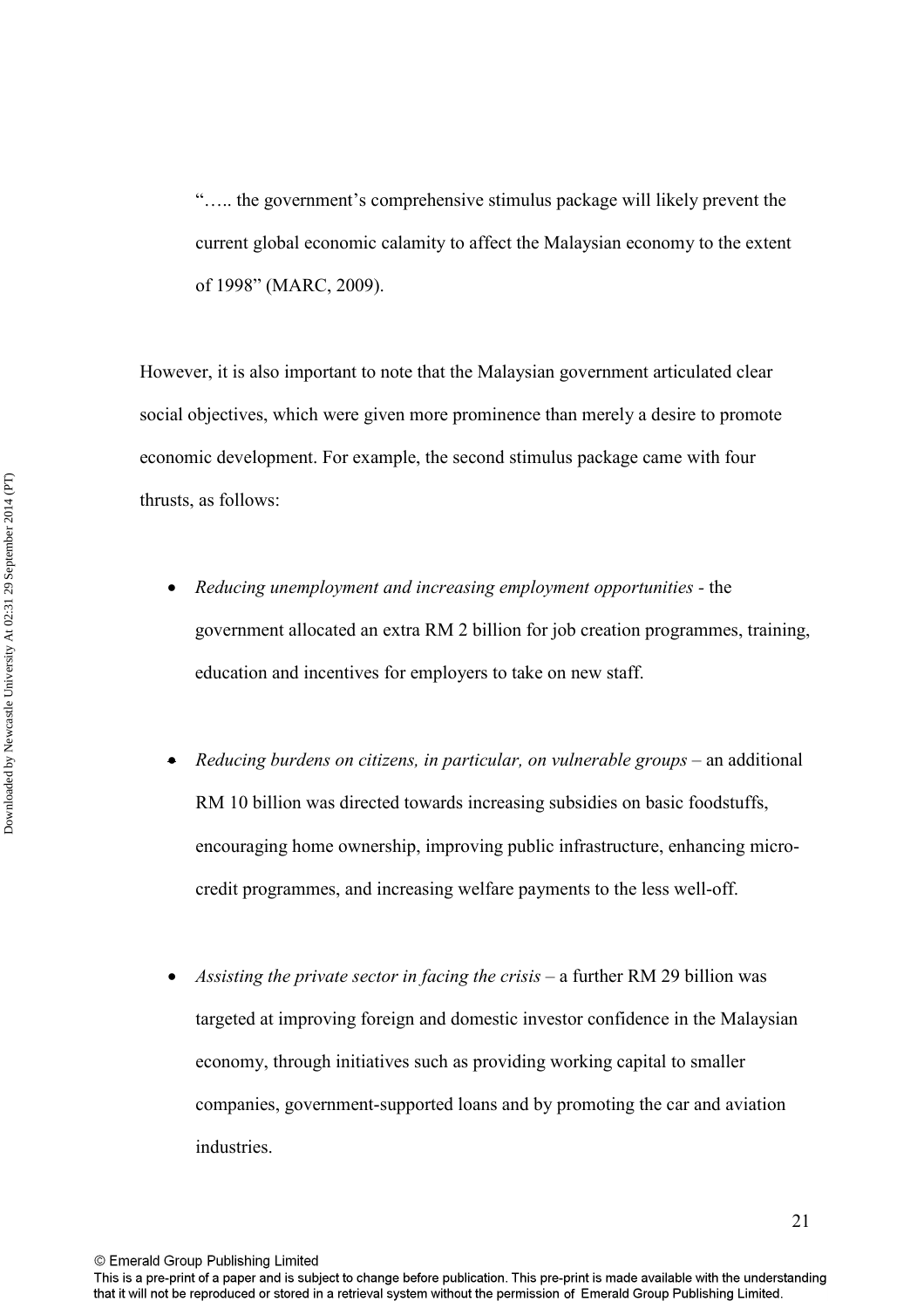• *Building capacity for the future* – RM 19 billion was earmarked for stimulating new growth areas and off-budget based infrastructure improvement programmes, such as airport expansion, telecommunications improvements and various PFI projects and public-private partnerships that might otherwise not be financially viable.

As such, we can see how the government's priority of ensuring continued economic growth (in order to achieve the objectives of the *Vision 2020* plan) was complemented by the need to address concerns that the financial crisis could threaten social cohesion.

Although Budget 2010 was tabled just seven months after the launch of the second stimulus package, this speech shows how government ministers wanted to claim credit for their efforts in coming out of recession. In this way, it referenced the global economic uncertainty and argued that the stimulus package was a principle reason why the economy was recovering. This was the first budget speech for the present Premier who took office in April 2009. Since then, he has launched several important initiatives to stimulate the economy by way of innovative tools and concepts such as six New Key Result Areas (NKRAs), Key Performance Indicators (KPIs) for public administration and the civil service, and an innovative concept of *1Malaysia*. The concept of *1Malaysia* carries the meaning of "People First, Performance Now", and is part of a continuing effort to strengthen unity among the Malaysian people. It is based on the acceptance of social justice within a multiracial society. While the overall tone suggests some confidence for economic recovery as reflected in "*Together We Prosper*", the 2010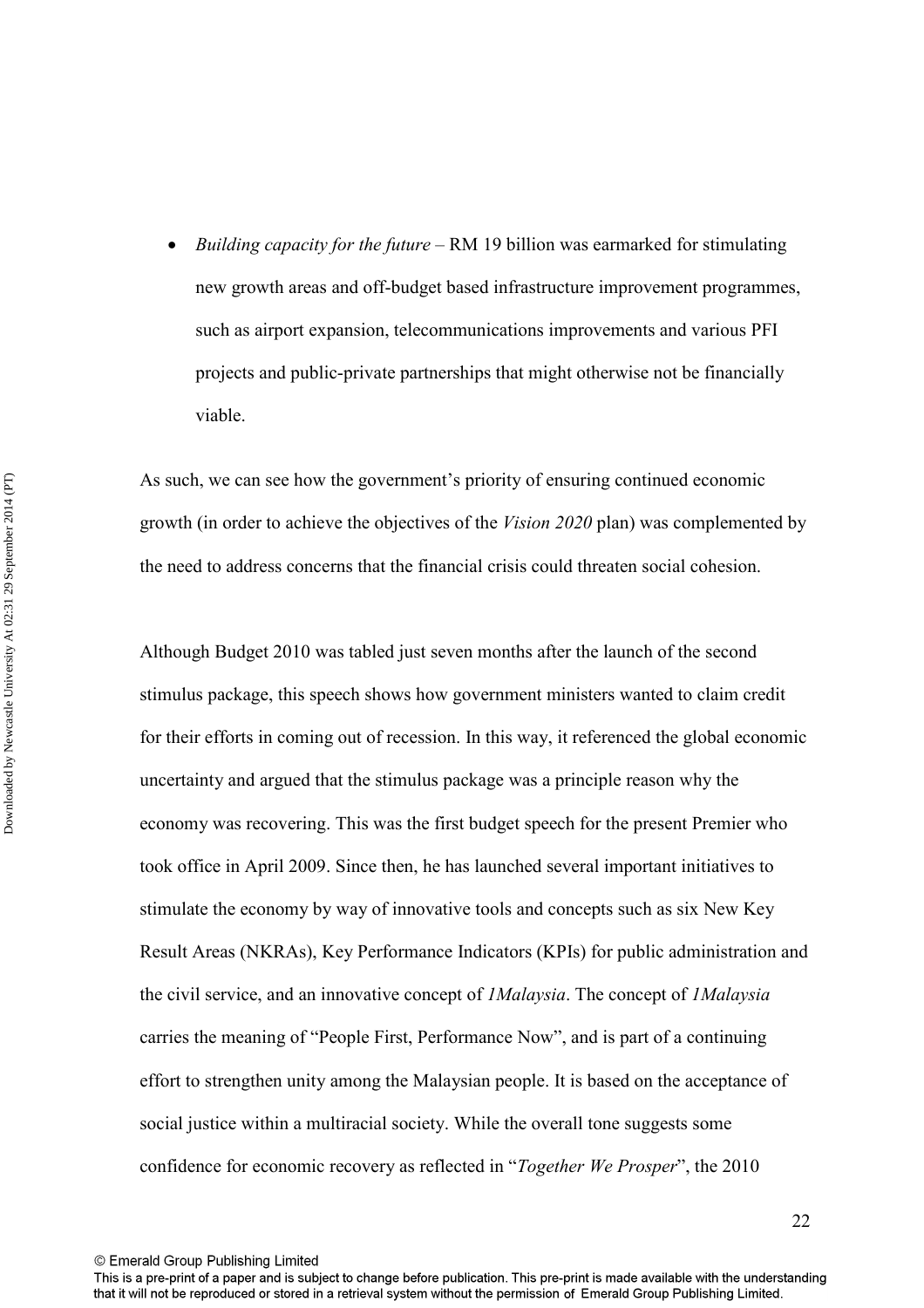budget speech pays greater attention to governance and public service performance, by stressing ideas such as KPIs for the civil service, NKRAs on combating corruption, reducing crime, improving urban public transport, raising living standards of low income households, as well as explicit attention being given to value for money. As noted in the closing speech:

"This allocation reflects prudence in government spending and gives priority to value-for-money. This is a good opportunity to reprioritise programmes, streamline processes and restructure government machinery towards enhancing efficiency and effectiveness, while meeting expectations of the *rakyat* (ordinary people). Civil servants must strive to increase productivity through efficient utilisation of limited resources" (Ministry of Finance Malaysia, 2010, p. 47).

The theme *Together we Prosper* invites everyone to play their part in strengthening the economy. The implementation of NKRAs, KPIs and the concept of *1Malaysia* was the articulated blueprint that specified how things should be done in order to achieve the country's objectives. The civil servants for instance, were urged to improve their productivity, and this was reflected in their KPIs. Although some citizens viewed the concept of *1Malaysia* as empty rhetoric, its language attempts to promote a feeling of national unity and working towards common objectives. As such, it addresses concerns about social cohesion in the same way as *Vision 2020* focused on stimulating economic growth – demonstrating how the Malaysian government's priorities had changed in the aftermath of the financial crisis and general election.

© Emerald Group Publishing Limited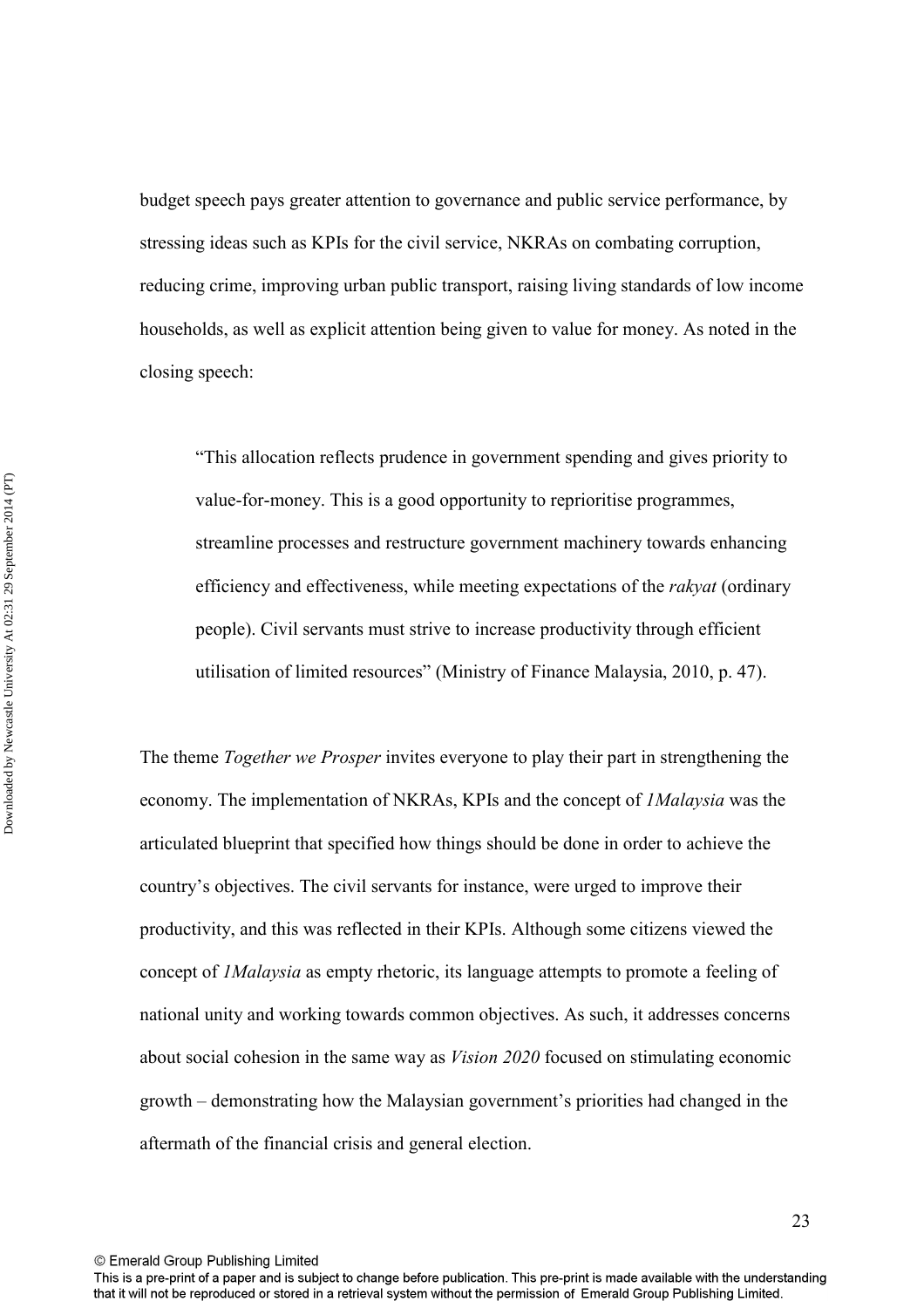For example, the label of *1Malaysia* is used everywhere, including in schools or colleges, youth activities, training activities – even at weddings. The government has also established a *1Malaysia* shop that follows the concept of a co-operative form of mini market that offers items to meet basic essential needs at a relatively low price. This shop also focuses on the products produced by SMEs and acts as a mechanism for the government to control prices and reduce the possibility of multinational companies increasing prices without proper justification.

## *After the Crisis: Budget 2011 and the 10th Malaysia Plan*

Table 3 highlights the themes and objectives from the 2011 budget speech. While the first three objectives of the 2011 budget had also appeared in previous years, strengthening public service delivery for the first time appears as a front line objective.

## **INSERT TABLE 3**

The finance minister used the speech to argue that the government's strategy to cope with the financial crisis had been a success. Indeed, his claim that the stimulus packages had prevented the country from more serious economic problems appeared to be supported by the evidence: GDP was rising, the currency was strong and the stock market was performing well. The theme of the 2011 speech was *Transformations towards a developed high income nation*, which suggested that Malaysia's government was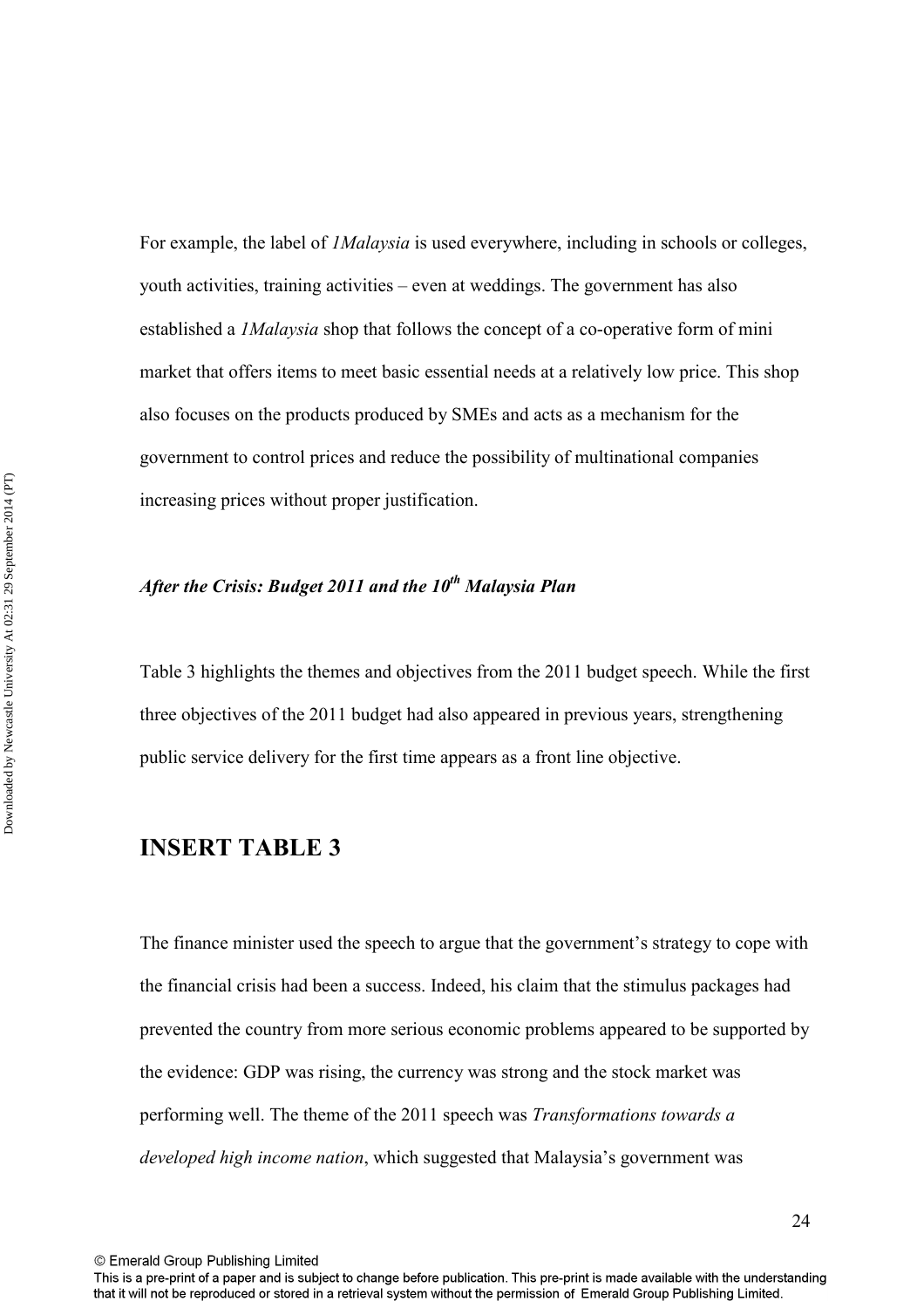focusing once more on making the country "developed". In this way, it echoes the themes from the 2007 and 2008 budget speeches, which took place before Malaysia felt the full impact of the financial crisis.

Nonetheless, the budget speech reiterated the importance of the *1Malaysia* plan, which shows how the government still wanted to foster greater social cohesion alongside economic growth. As such, these twin objectives assume fairly equal status in the 2011 speech, which provides a clear illustration of how ministers were keen to promote economic growth whilst also including the *rakyat* and therefore ensuring a stable society. This is expressed in the following quote:

"The government upholds the concept of *1Malaysia* as the fundamental philosophy in driving the nation's development path, the Government Transformation Programme or (GTP) and Economic Transformation Programme or (ETP) will be the guiding force in this journey. The six National Key Result Areas (NKRAs) and the New Economic Model with its eight Strategic Reform Initiatives will be the framework for the nation's economic transformation. The implementation of the development programmes will be realised through the Tenth and Eleventh Malaysia Plans" (Ministry of Finance Malaysia, 2011, p. 2).

In this way, the budget speech 2011 was the platform used by the government to connect the various programmes of the government with the future development of the country. The *Malaysian Plan*, the NKRAs, the *New Economic Model* and the *Government* 

© Emerald Group Publishing Limited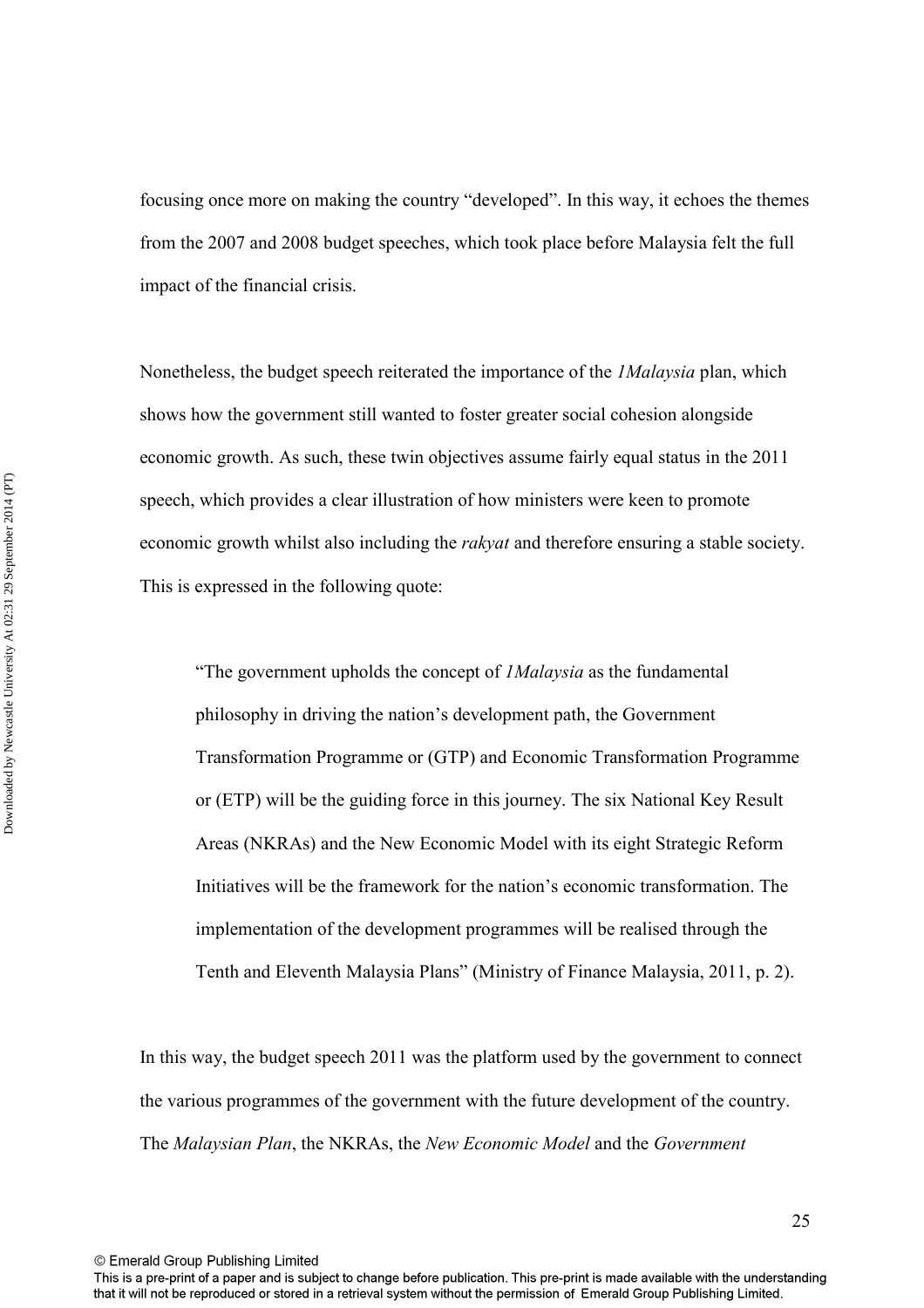*Transformation Programme* had been launched as separate events to explain their importance to the process of transforming the economy. Now they were integrated as a set of discourses in an effort to align the government, private sectors and the general public towards the same goal of economic development for the benefit of all Malaysians.

The 2011 speech also aimed to remind the nation of what they have gone through. The country's success in applying "home-grown" solutions to recover from the 1997/98 Asian Financial Crisis is something that was perceived to have made every Malaysian proud.

For this reason, using the budget speech to articulate reminders of the past would combine the belief and emotions of the citizen with the current programme of governing the economy. By reiterating how Malaysia recovered quickly and successfully from the 1997/98 Asian crisis, the finance minister is suggesting that the government's response to global events ten years later would be equally effective. This is reflected at the beginning, and reiterated towards the end, of the budget speech:

"In fact prudent financial management has enabled us to weather the 1997/98 financial crisis through firm and unorthodox measures. As a result, criticism has turned to praise and prejudice to admiration. Despite challenges, we will not retreat from this noble mission, as truth is in our favour based on our record of excellent performance" (Ministry of Finance Malaysia, 2011, p. 37).

© Emerald Group Publishing Limited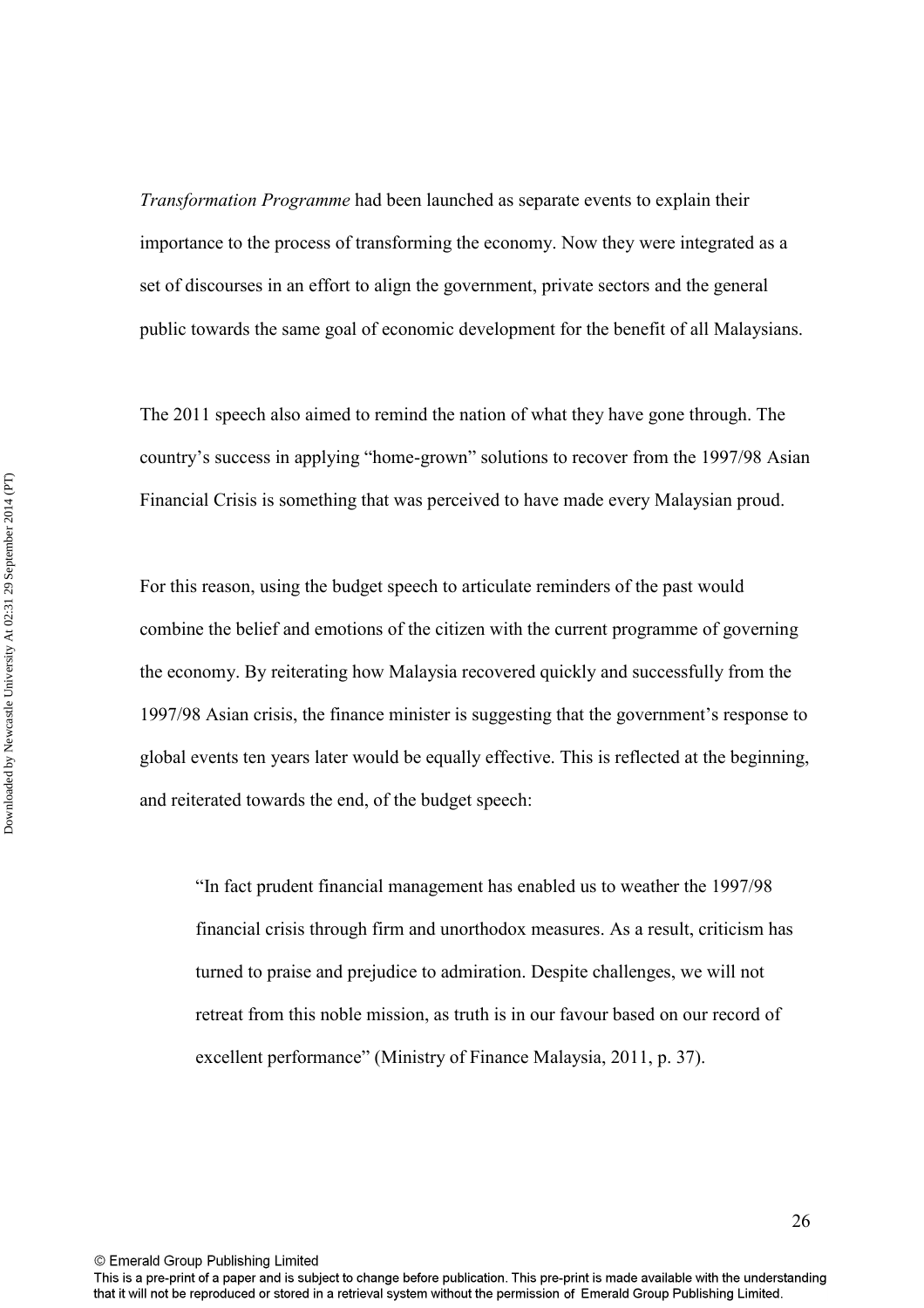# **Hybridisations of Economic Governance with Social Cohesion through Budget Speech**

This paper has examined the budget speech during the period of financial crisis as an illustration of its significance for articulation of the Malaysian economic and social agenda. It now draws on the framework of governmentality (Miller and Rose, 1990) and the concept of hybrids (Miller *et al.*, 2008; Kurunmäki and Miller, 2006; 2011) to explain the role of budget speech as a hybrid of objectives of economic performance and social cohesion underpinned with rationales, technologies and actors that help to educate the citizen on self-government. In particular, it demonstrates how the budget speeches included a mixture of rationales for resource allocation (both economic development and social cohesion), technologies (the mechanisms it sought to use to shape economic and social activities), and actors who are expected to take part in governing the economy and social well-being of the citizen.

## *Rationales*

The most obvious purposes of budget speeches is in the articulation to set out how various government programmes link together and how they will be funded – and these features were evident in the speeches we studied. We also found that the rationales for budget allocations were linked to prevailing national agendas of *Vision 2020* and *1Malaysia*, with the latter assuming greater importance after the financial crisis. For instance, during the peak of the crisis, government initiatives prioritised social cohesion, whilst also wanting to stimulate the economy. This was illustrated by the creation of the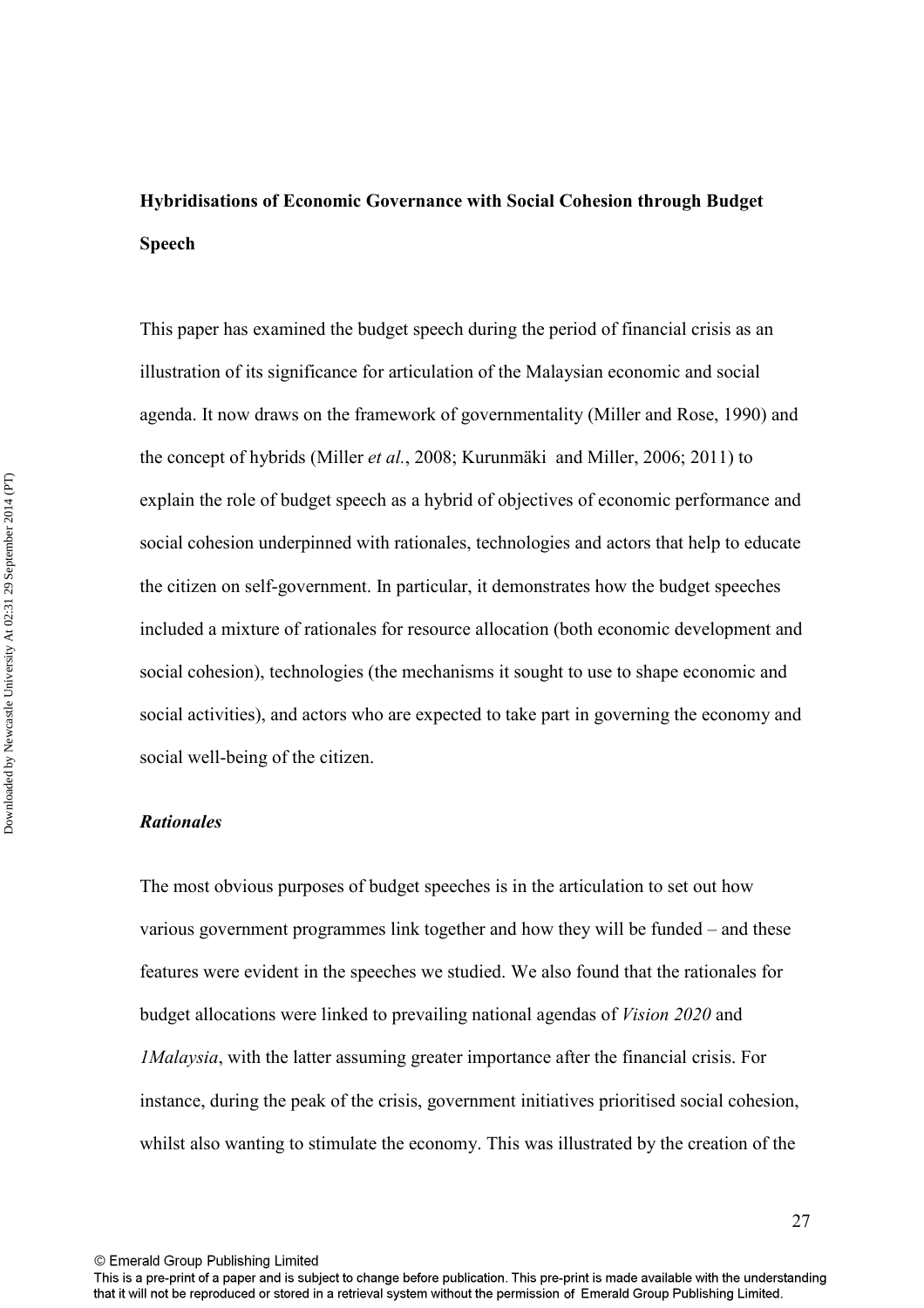*1Malaysia* shop, which offers both affordable goods and entrepreneurial opportunities to the citizen. As such, the Malaysian Government used its budget speeches as a hybrid of practices that brought together both economic and non-economic rationales into an overall national strategy. This supports the arguments of Miller *et al.* (2008) that government programmes set hybridisation as central to public policy.

#### *Technologies*

The budget speech also acts as a technology for articulation to govern the Malaysian economy and encourage social cohesion among citizens. For instance, the budget objectives during the peak of the crisis were focused on ensuring the well-being of Malaysians and strengthening the national economy. In this way, the budget speech acted as a technology to inform the public about the importance of human capital for the country's future development. Faced with the global economic uncertainty, the budget speech was used as a mechanism to shape the thinking of the citizen on the government's ability to protect public well-being. While the budget speech is a platform for the ruling party to demonstrate its political power, the political agenda was carefully articulated in the discourse of governing economic and social wellbeing of the nation. This is important to ensure the budget is seen as a technology that is in alignment with rationales of governing the economy and social cohesion, as well as to engage various actors (including the opposition) to work towards common goals. This was reflected in the 2009 budget speech: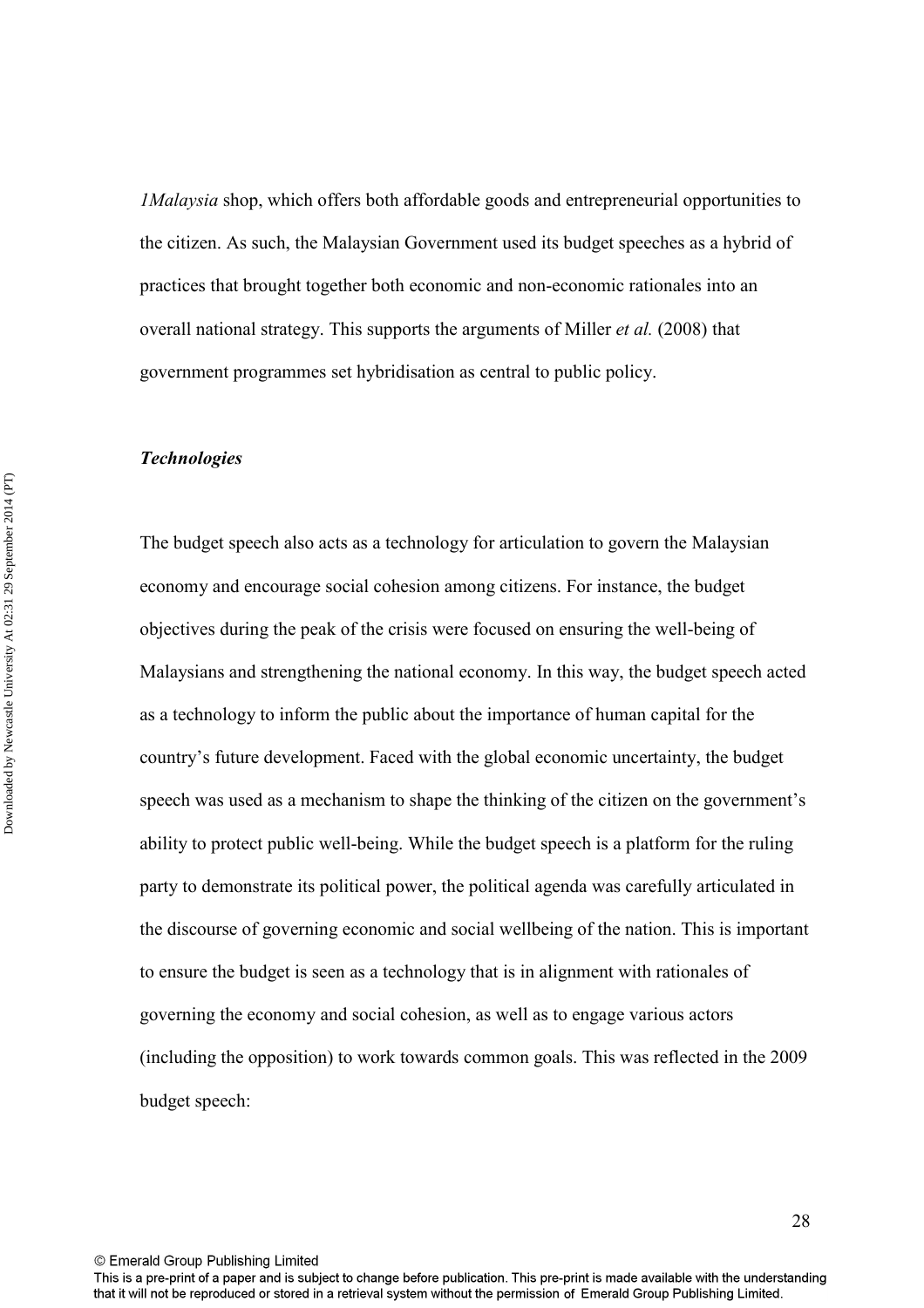"While democracy allows for the expression of different views, we must, however, remain united on fundamental issues of national interest" (Ministry of Finance Malaysia, 2009, 2).

#### *Actors*

As a hybrid of economic performance and social cohesion objectives underpinned with rationales and technologies, the budget speech articulates a blueprint for implementing the national strategy. Nevertheless, in order to implement this blueprint, the speech also needs to articulate an engagement with various actors in the process of achieving common goals. In Malaysia this was achieved through the concept of *1Malaysia*, which the government saw as glue to join various actors together, particularly different ethnic and social groups and from across the public-private sector divide, and thereby stimulate economic development but protect social cohesion. Moreover, the budget speeches provided a blueprint for the various actors to play their part in improving the economic and social wellbeing of Malaysians. For instance, they urged public servants to improve their productivity and the quality of public services. As such, we can see how they sought to mobilise various societal actors to achieve both the economic and social objectives of the government.

© Emerald Group Publishing Limited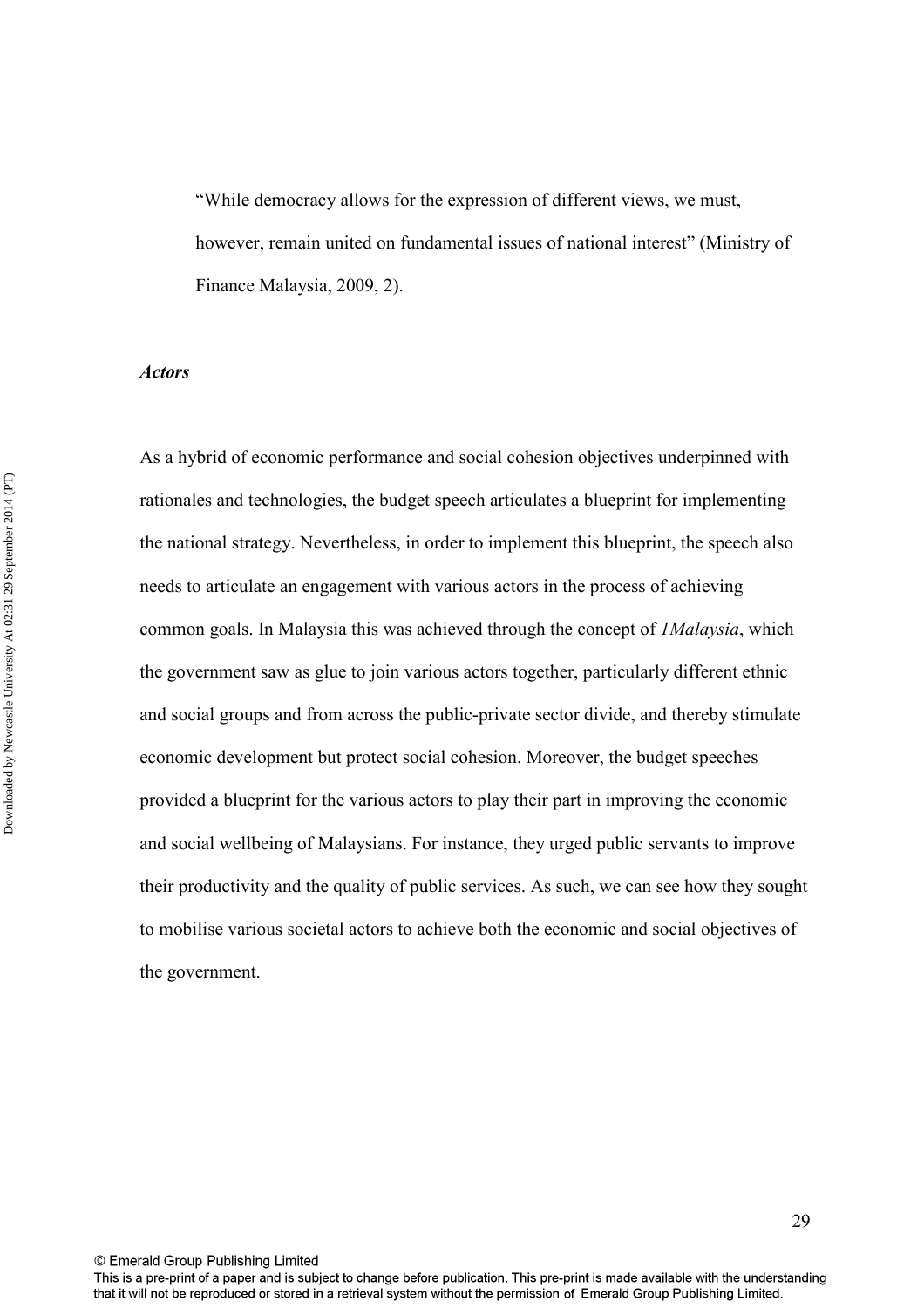#### **Concluding Thoughts**

In order to understand the ways in which the Malaysian government has used budget speeches as a hybridisation for governance of economic performance and social cohesion objectives that are underpinned with rationales, technologies and actors, this paper analysed the budget speech held in the year before the 2008 financial crisis, during the crisis and immediately afterwards, up until 2011. The research adds to governmentality literature that primarily has been focused on western liberal democracies, with insights from a South East Asian context in the form of Malaysia. Further, this study also adds to the limited literature that investigates hybridisation of practices and processes (Miller *et al.*, 2008).

This article found that budget speeches comprised various rationales, technologies and actors for both economic growth and social cohesion, and therefore demonstrated a hybridisation of accounting practices. In particular, the Malaysian Government used budget speeches for articulation purposes in three ways. Firstly, they were viewed as technologies to align the interests of various constituents towards common goals. In doing this, the government articulated various programmes of governing the economy and linked them with the discourse of unity, economic prosperity and financial performance to promote social cohesion – particularly after 2008. The concept of *1Malaysia* for instance, is the glue that holds people together in the spirit of sharing the economic cake among multi-racial constituents.

© Emerald Group Publishing Limited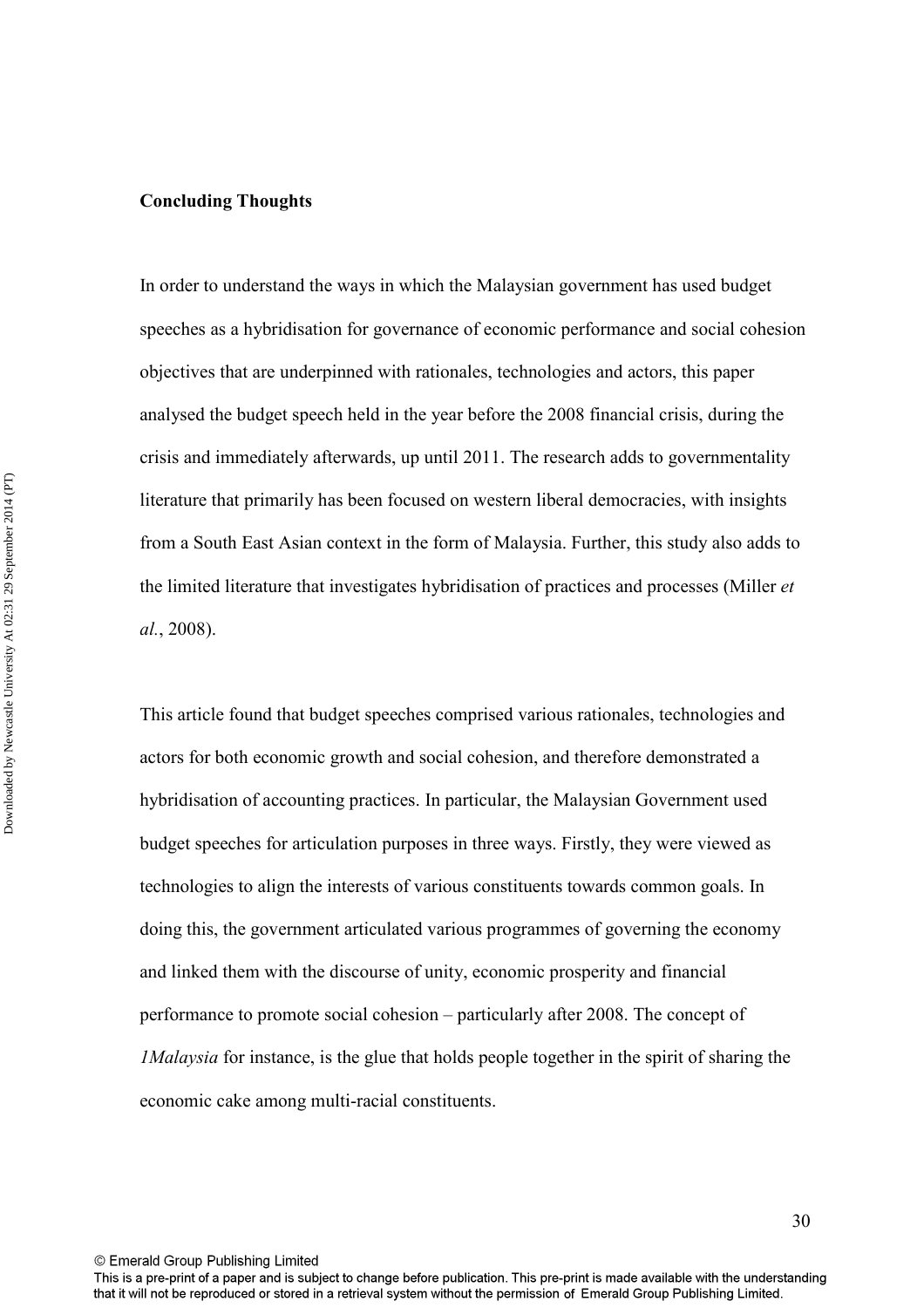Secondly, the budget speech provided a stage for the ruling party to show that it was able to govern the country effectively and highlighted its dominance over the opposition. Although there were explicit calls to forget the differences in political ideology once the impact of the financial crisis became clear, our analysis clearly shows that the budget speech was used as a space for articulation to combine political interests with economic strategy. The decision to use the budget speech to promote a political agenda is understandable, as this event receives wide coverage in the country. As such, we concur with Miller and Rose (1990) on the importance of regulating citizens' beliefs and emotions to create allies in achieving economic efficiency.

Thirdly, we suggest that the budget speech is a hybridisation of rationales, technologies and actors and is a form of practice that draws on both economic and non-economic agendas. In the context of Malaysia, articulation of budget speeches in the aftermath of the financial crisis blended economic rationales (as set out in the *Vision 2020*  programme*)* with various non-economic rationales (which were grouped under the concept of *1Malaysia*). In this way, issues of social cohesion played an active role alongside the desire for economic growth and modernisation, particularly after concerns grew that the financial crisis might threaten the country's stability. In other words, the budget is not just a technology for shaping the governable person to do their bit in the national interest for economic stability (during the financial crisis) and economic progress (post financial crisis). It is also a technology for promoting social cohesion, drawing on the present (*1Malaysia*), past (national and political responses to the 1997 financial crisis) and future (through "ensuring the well-being of all Malaysians").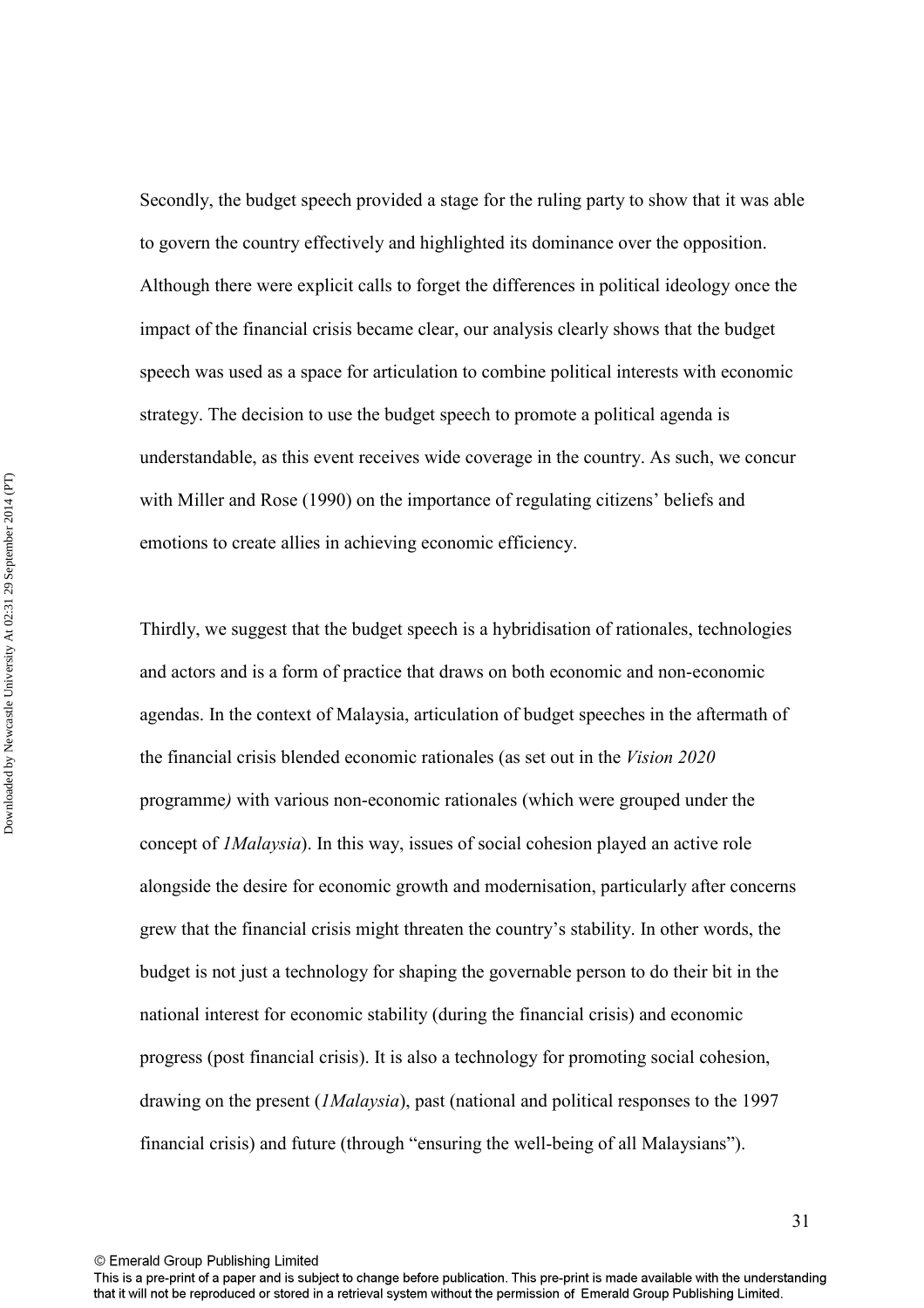Such findings have implications not only for Malaysia, but other international jurisdictions that are using hybridisation of the budget not only to serve objectives of economic changes but also to foster social cohesion. This is particularly important following financial crises where the perceived fairness of resource allocation may be called into question potentially undermining systems of governance and even political regimes of government.

## **References**

Ahrens, T. (1997). Talking accounting: an ethnography of management knowledge in British and German brewers. *Accounting, Organizations and Society. 22*, 617-637*.*

Atkinson, P., & Coffey, A. (2004). Analysing Documentary Realities. In Silverman, D. (2nd Ed.), *Qualitative Research, Theory, Method and Practice* (pp. 56-75). London: Sage publication.

Covaleski, M., Dirsmith, M. and Weiss, J. (2013), "The social construction, challenge and transformation of a budgetary regime: The endogenization of welfare regulation by institutional entrepreneurs", *Accounting, Organizations and Society,* (In Press).

Dent, J.F. (1991). Accounting and organizational cultures: A field study of the emergence of a new organizational reality. *Accounting, Organizations and Society*,16 ( 8), 705-732.

© Emerald Group Publishing Limited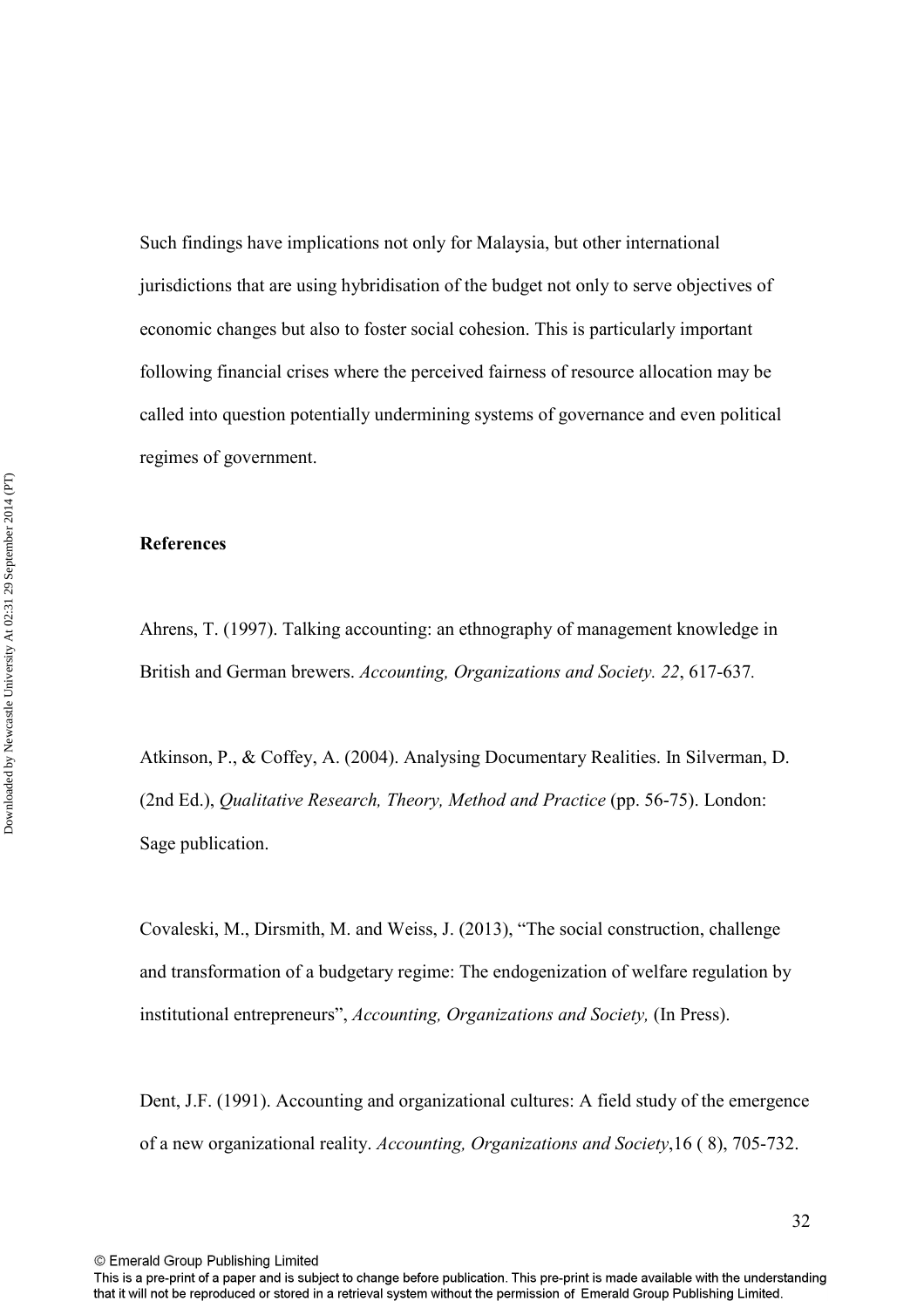Ezzamel, M., Robson, K., Stapleton, P. and McClean, C. (2007), "Discourse and institutional change: "giving accounts" and accountability", *Management Accounting Research*, Vol. 18, No. 2, pp. 150-171.

Ezzamel, M., Robson, K. and Stapleton P. (2012), "The logics of budgeting: theorization and practice variation in educational field", *Accounting, Organizations and Society,* Vol. 37, No. 5, pp. 281-303.

Foucault, M. (1991), "Governmentality", in Burchell, G., Gordon, C., and Miller, P. (Eds.), *The Foucault effect: Studies in governmentality*, Harvester Wheatsheaf, London, pp. 87-104.

Gendron, Y., Cooper, D. J., & Townley, B. (2007), "The construction of auditing expertise in measuring government performance", *Accounting, Organizations and Society*, *32*, 101-129.

Guan, K.C. (2009), KPMG Commentary on the 2009 Budget, Kuala Lumpur, Friday, 29 August 2008 – Press Release, http://www.kpmg.com.my - accessed on 15 June 2014.

Haggard, S. (2007), "The Politics of the Asian Financial Crisis", *Journal of Democracy*  Vol. 11, No. 2, pp. 130-144.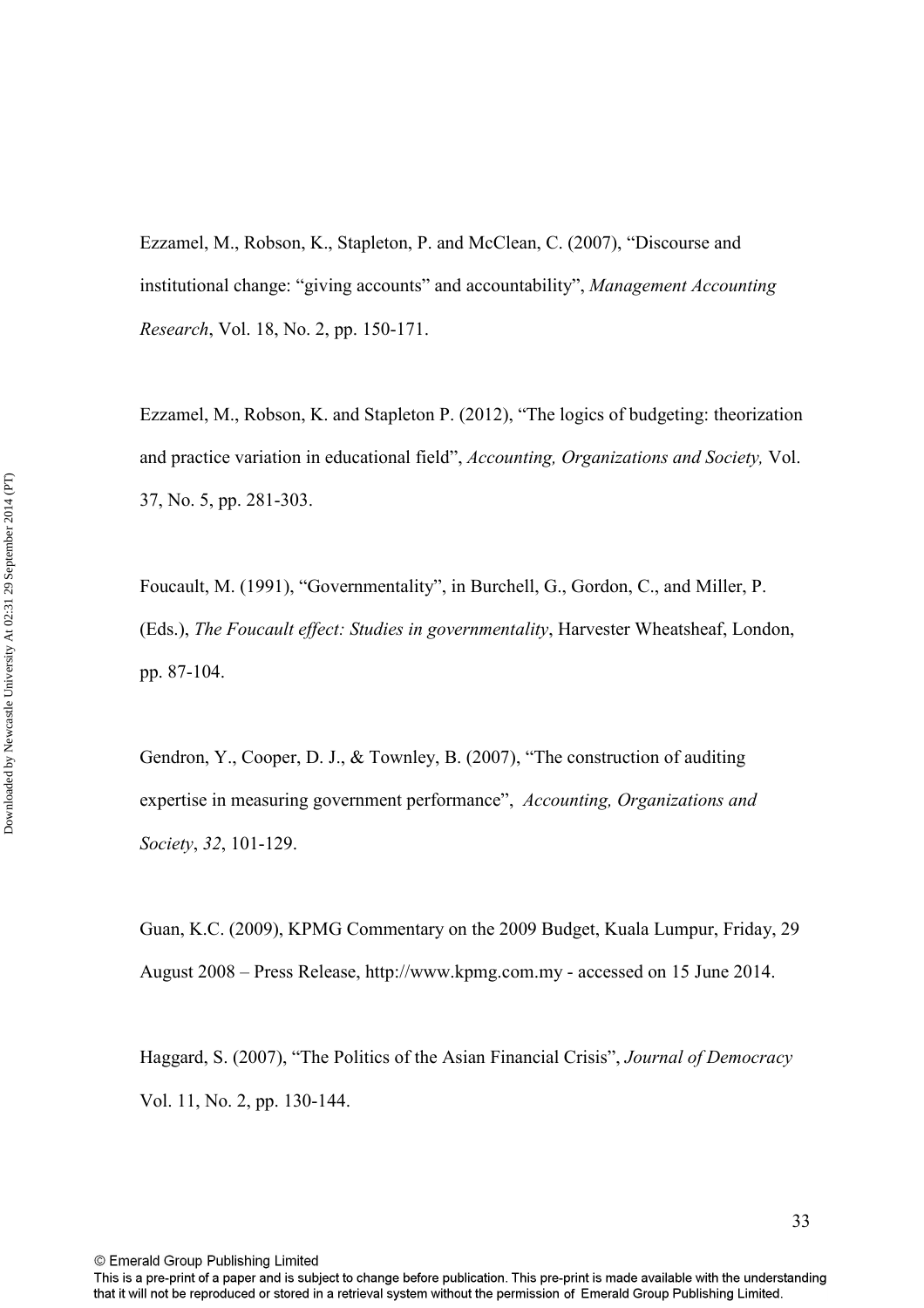Hakanson, L. (2007). Creating knowledge: the power and logic of articulation. *[Industrial](http://emerald-prod.literatumonline.com/action/showLinks?crossref=10.1093%2Ficc%2Fdtl033)  and Corporate Change, 16*(1), 51–88.

Hopwood, A.G. (1984), "Accounting for efficiency in the public sector", in Hopwood, A.G. and Tomkins, C., *Issues in Public Sector Accounting*, Philip Allan, London.

Ito, T. (2007) "Asian Currency Crisis and the International Monetary Fund, 10 Years later: Overview", *Asian Economic Policy Review,* Vol. 2, No. 1, pp. 16-49.

Jomo, K. S. (1998), "Financial Liberalization, Crises, and Malaysian Policy Responses", *World Development*, Vol. 26, No. 8, pp. 1563-1574.

Kirk, K., & Mouritsen, J. (1996). Spaces of Accountability: systems of accountability in a multinational firm. In R. Munro, & J. Mouritsen. (Eds.), *Accountability, Power, Ethos & the Technologies of Managing* (pp. 245-259), London: International Thomson Business Press.

Kurunmäki , L. and Miller, P. (2006), "Modernising government: The calculating self, hybridisation and performance measurement", *Financial Accountability & Management*, Vol. 22, No. 1, pp. 87-106.

This is a pre-print of a paper and is subject to change before publication. This pre-print is made available with the understanding that it will not be reproduced or stored in a retrieval system without the permission of Emerald Group Publishing Limited.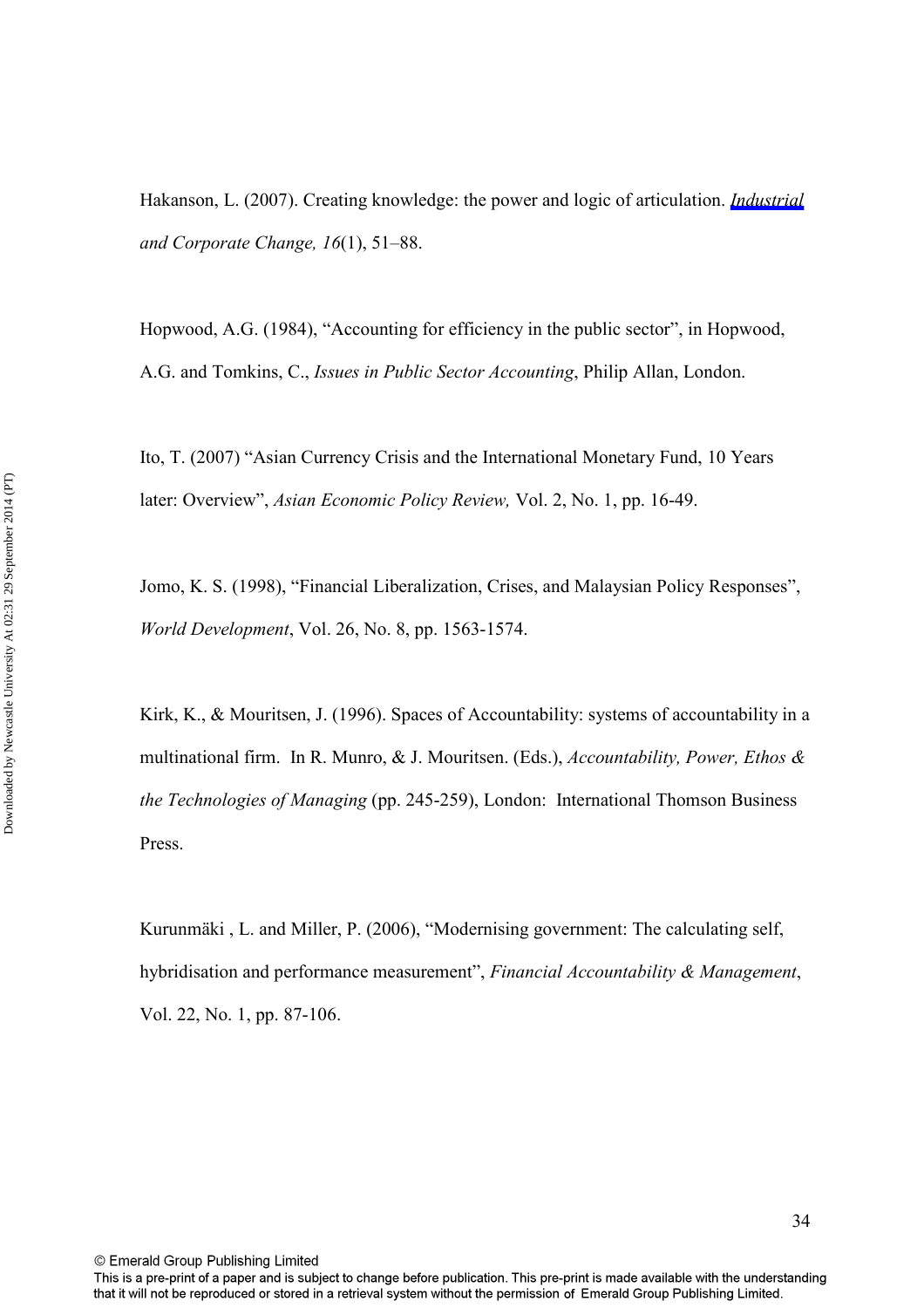Kurunmäki, L. and Miller, P. (2011), "Regulatory hybrids: partnerships, budgeting and modernizing government", *Management accounting research*, Vol. 22, No. 4, pp. 220- 241.

Latour, B. (2007), *Reassembling the social: An introduction to actor-network-theory*, Oxford, Oxford University Press.

Malaysian Rating Corporation Berhad (2009), "MARC views stimulus package as critical buffer against sharp slowdown in Malaysian economy", posted date: 11 March 2009, http://www.marc.com.my – accessed on 15 June 2014.

Miller, P., Kurunmäki , L. and O'Leary, T. (2008), "Accounting, hybrids and the management of risk", *Accounting, Organizations and Society*, Vol. 33, Nos. 7-8, pp. 942- 967.

Miller, P. and O'Leary, T. (1987), "Accounting and the construction of the governable person", *Accounting, [Organizations and Society](http://emerald-prod.literatumonline.com/action/showLinks?isi=A1987H790500002)*, Vol. 12, No. 3, pp. 235-265.

Miller, P. and O'Leary, T. (1990), "Making accounting practical", *Accounting, Organisations and Society*, Vol. 15, No. 5, pp. 479-498.

Miller, P. and Rose, N. (1990), "Governing economic life", *Economy and Society,* Vol. 19, No. 1, pp. 1-31.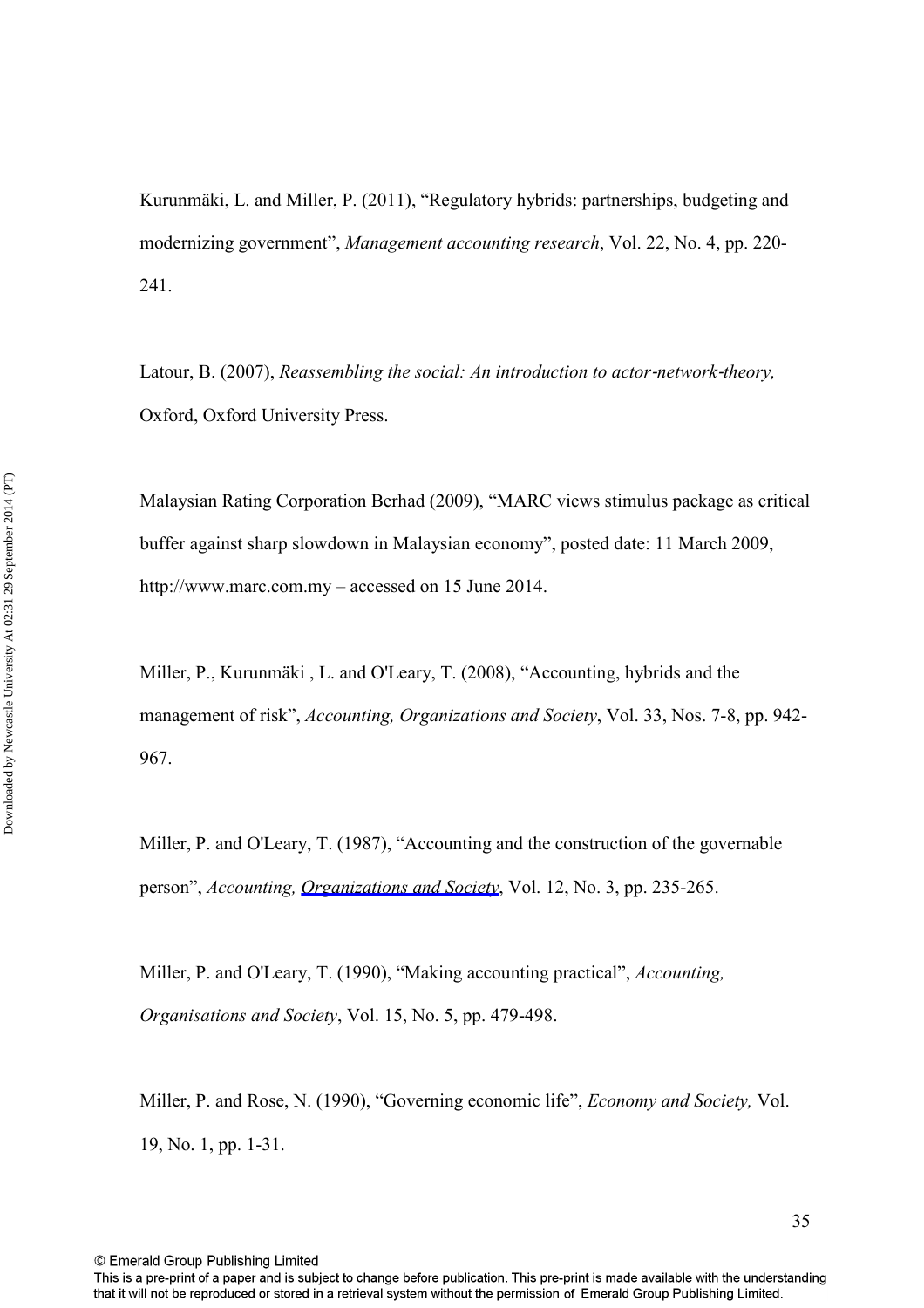Ministry of Finance Malaysia (2007), "The 2007 Budget Speech", available at: http://www.treasury.gov.my/pdf/budget/bs07.pdf (accessed 21 January 2014).

Ministry of Finance Malaysia (2008), "The 2008 Budget Speech", available at: http://www.treasury.gov.my/pdf/budget/bs08.pdf (accessed 21 January 2014).

Ministry of Finance Malaysia (2009), "The 2009 Budget Speech", available at: http://www.treasury.gov.my/pdf/budget/bs09.pdf (accessed 21 January 2014).

Ministry of Finance Malaysia (2010), "The 2010 Budget Speech", available at: http://www.treasury.gov.my/pdf/budget/bs10.pdf (accessed 21 January 2014).

Ministry of Finance Malaysia (2011), "The 2011 Budget Speech", available at: http://www.treasury.gov.my/pdf/budget/bs11.pdf (accessed 21 January 2014).

Ogden, S.G. (1995). Transforming Frameworks of Accountability: The Case of Water Privatisation. *Accounting, [Organizations and Society](http://emerald-prod.literatumonline.com/action/showLinks?isi=A1995QQ37800005)*, 20 (2/3),193-218.

Preston, A.M., Cooper, D.J., & Coombs, R.W. (1992), Fabricating Budgets: A study of the production of management budgeting in the National Health Service. *Accounting, Organizations and Society*, 17 (6), 561-593.

© Emerald Group Publishing Limited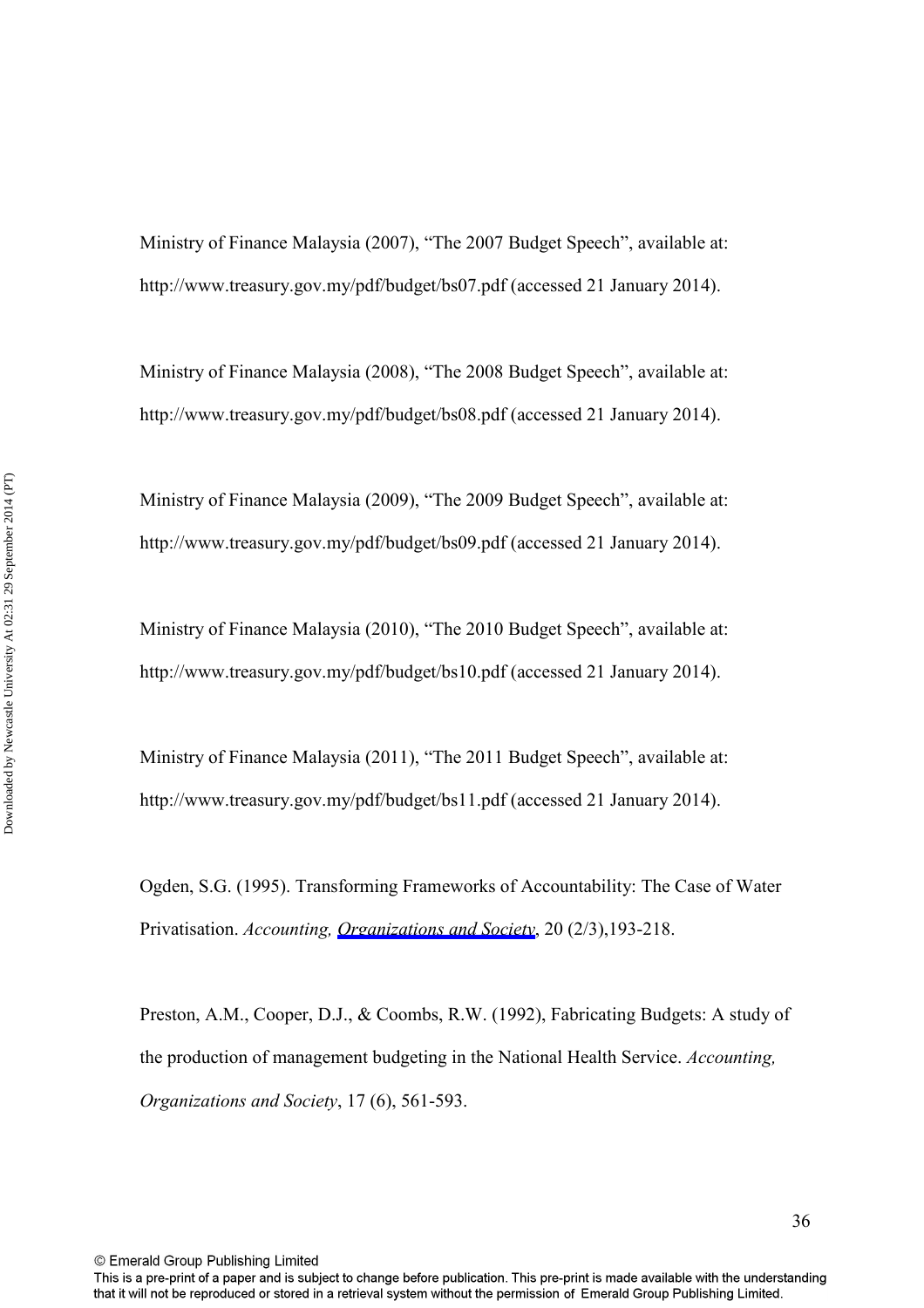Prior, L.(2004). Doing Things with Documents. In Silverman. D. (2004). *Qualitative Research, Theory, Method and Practice*, (2<sup>nd</sup> ed.) (pp. 76-94). London: Sage publication.

Radcliffe, V. S. (1998), "Efficiency audit: An assembly of rationalities and programmes", *Accounting, Organizations and Society*, Vol. 23, No. 4, pp. 377-410.

Radcliffe, V. S. (1999), "Knowing efficiency: The enactment of efficiency in efficiency auditing", *Accounting, Organizations and Society*, Vol. 24, No. 4, pp. 333-362.

Radcliffe, V. S. (2008), "Public secrecy in auditing: What government auditors cannot know", *Critical Perspectives on Accounting*, Vol. 19, No. 1, pp. 99-126.

Sargiacomo, M. (2008), "Accounting and the "art of government": Margaret of Austria in Abruzzo (1539-86)", *[European Accounting Review](http://emerald-prod.literatumonline.com/action/showLinks?isi=000261092800003)*, Vol. 17, No. 4, pp. 667-695.

Stein, M. J. (2008)," Beyond the boardroom: Governmental perspectives on corporate governance", *Accounting, Auditing & Accountability Journal*, Vol. 21, No. 7, pp.1001- 1025.

Wildavsky, A. (1964), *The Politics of the Budgetary Process*, Little Brown, Boston.

Wildavsky, A. (1975), *Budgeting: A Comparative Theory of Budgetary Processes*, Little Brown, Boston.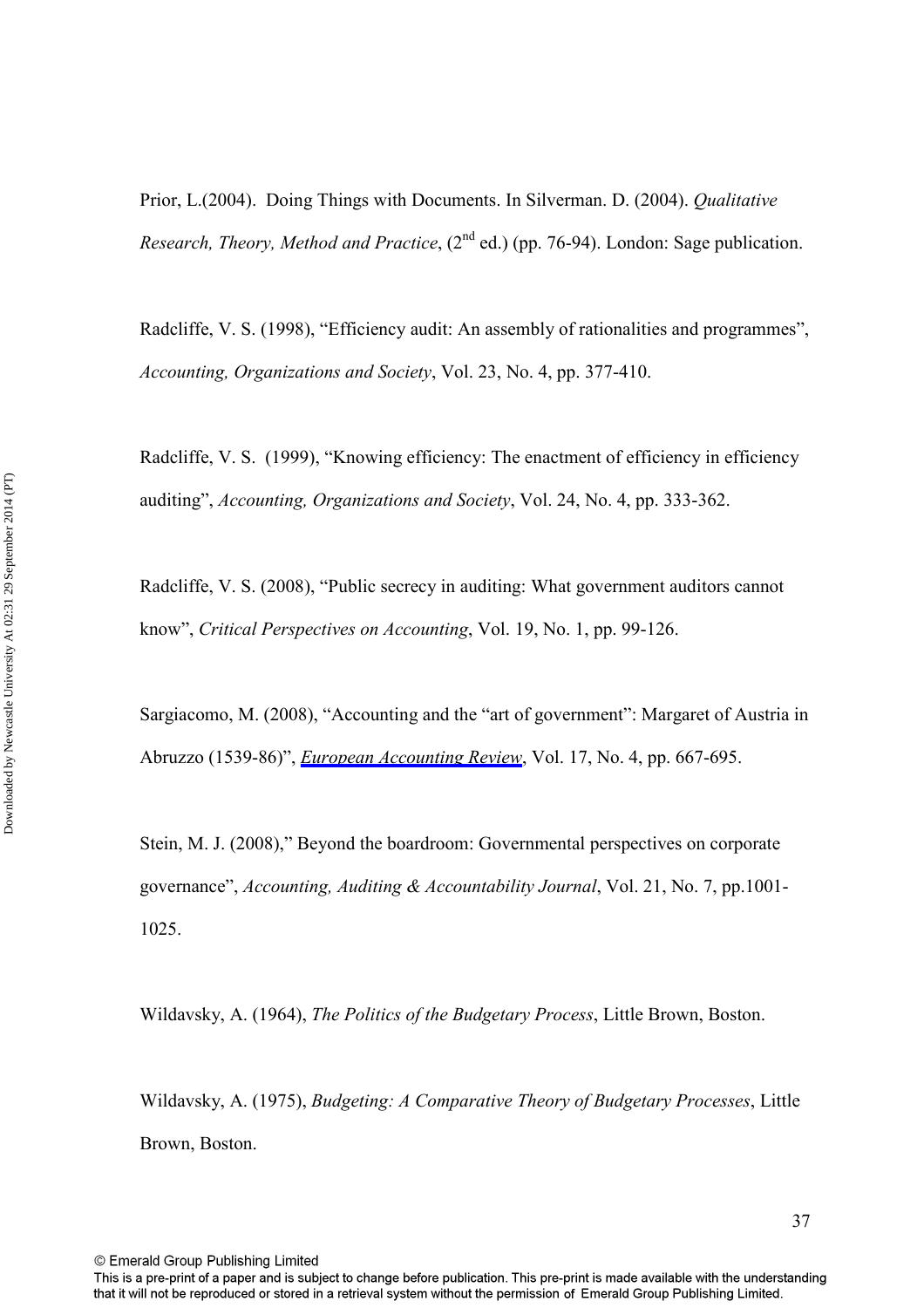#### **Biographical Details**

#### **Laurence Ferry**

Dr Laurence Ferry is a Lecturer in the Department of Accounting and Finance at Newcastle University. He earned his PhD in Management Accounting from Warwick Business School. His research has focused on accounting and control in the public services. By profession he is a chartered accountant specialised in the public services and has held senior positions in both UK central and local government, including as Head of Finance and Resources. He has also undertaken engagement activity with international professional accounting bodies and senior officials from over two dozen countries on matters of public sector financial management and governance, which has included Malaysia that is the subject of this article.

## **Zamzulaila Zakaria**

Dr Zamzulaila Zakaria is an Assistant Professor in the Department of Accounting, International Islamic University Malaysia and a Research Fellow at the University of Bath. She earned her PhD in Management Accounting from Warwick Business School, and is also a chartered accountant with experience of the Malaysian public sector. Her area of research has focused on the role of accounting and accountability in public sector and privatised organisations.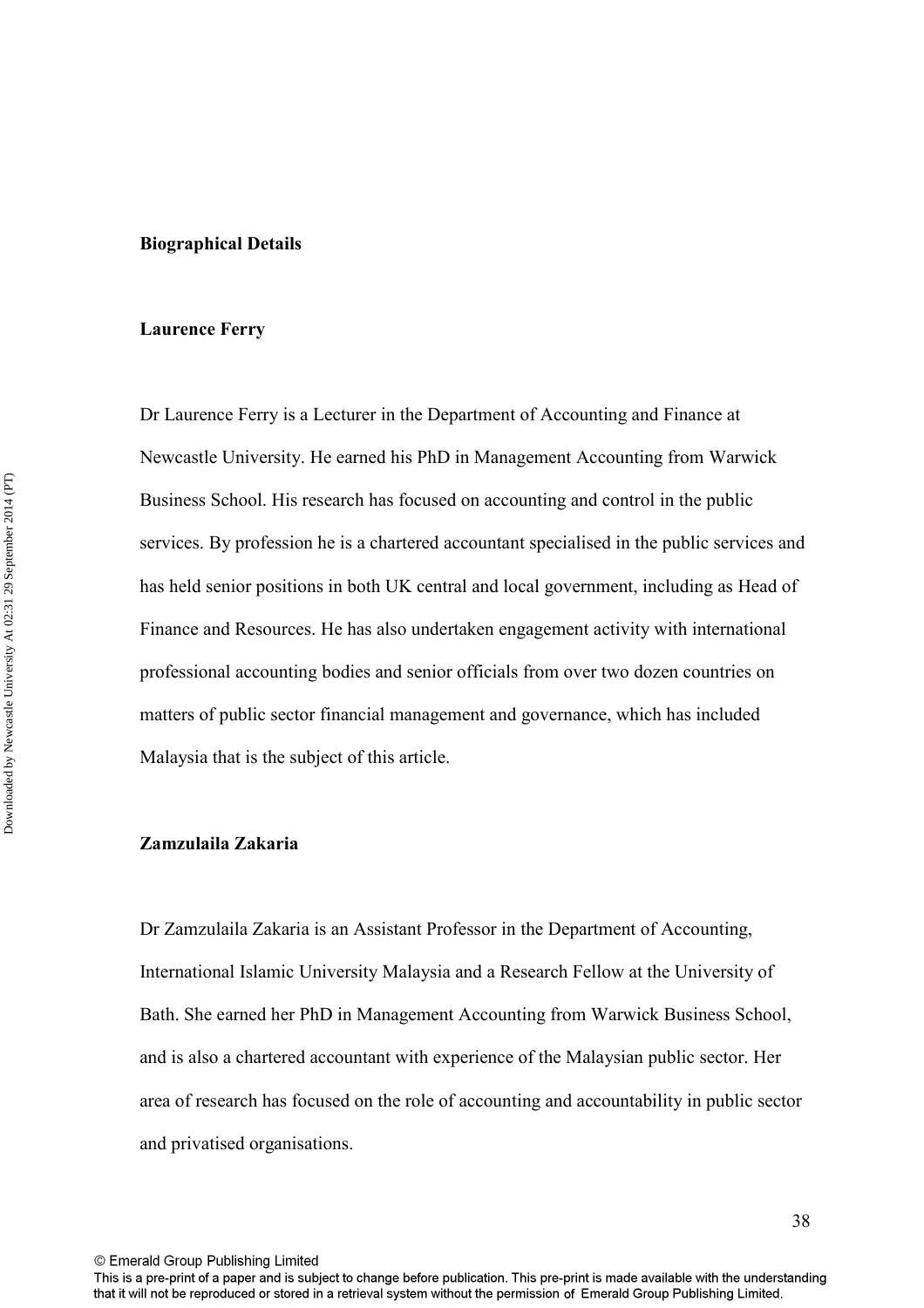Peter Eckersley is a PhD student in Politics at Newcastle University, focusing on comparative governance in English and German cities. He is also an independent researcher and adviser on issues of public policy. Prior to this, between 2001 and early 2012, he worked for the Chartered Institute for Public Finance and Accountancy (the UK's accountancy body for the public services), which involved researching and advising over one hundred local authorities on the implications of government policy and recommended management practices.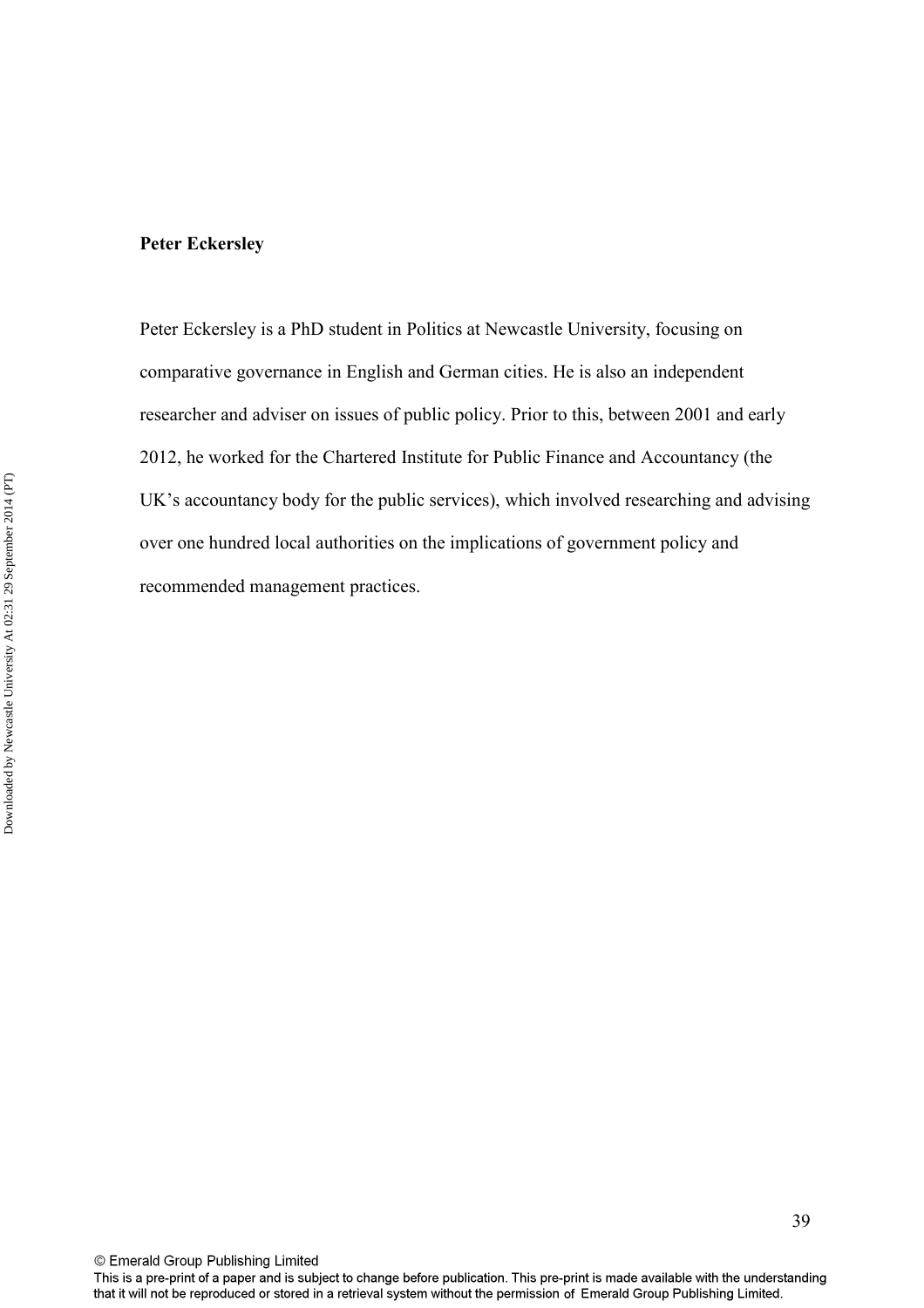| <b>Themes/Objectives</b> | <b>Year 2007</b>            | <b>Year 2008</b>           |
|--------------------------|-----------------------------|----------------------------|
| Theme                    | Implementing the National   | Together Building The      |
|                          | Mission towards             | Nation and Sharing         |
|                          | Achieving the National      | Prosperity                 |
|                          | <i>Vision</i>               |                            |
| Objective 1              | To move the economy up      | Enhancing the nation's     |
|                          | the value chain             | competitiveness            |
| Objective 2              | To raise the capacity for   | Strengthening human        |
|                          | knowledge and innovation    | capital development        |
|                          | and nurture first class     |                            |
|                          | mentality                   |                            |
| Objective 3              | To address persistent       | Ensuring the well-being of |
|                          | socio-economic              | all Malaysians             |
|                          | inequalities constructively |                            |
|                          | and productively            |                            |
| Objective 4              | To improve the standard     |                            |
|                          | and sustainability of       |                            |
|                          | quality of life             |                            |
| Objective 5              | To strengthen the           |                            |
|                          | institutional and           |                            |
|                          | implementation capacity     |                            |

**Table 1: Budget Speech Themes and Objectives 2007 and 2008** 

This is a pre-print of a paper and is subject to change before publication. This pre-print is made available with the understanding that it will not be reproduced or stored in a retrieval system without the permission of Emerald Group Publishing Limited.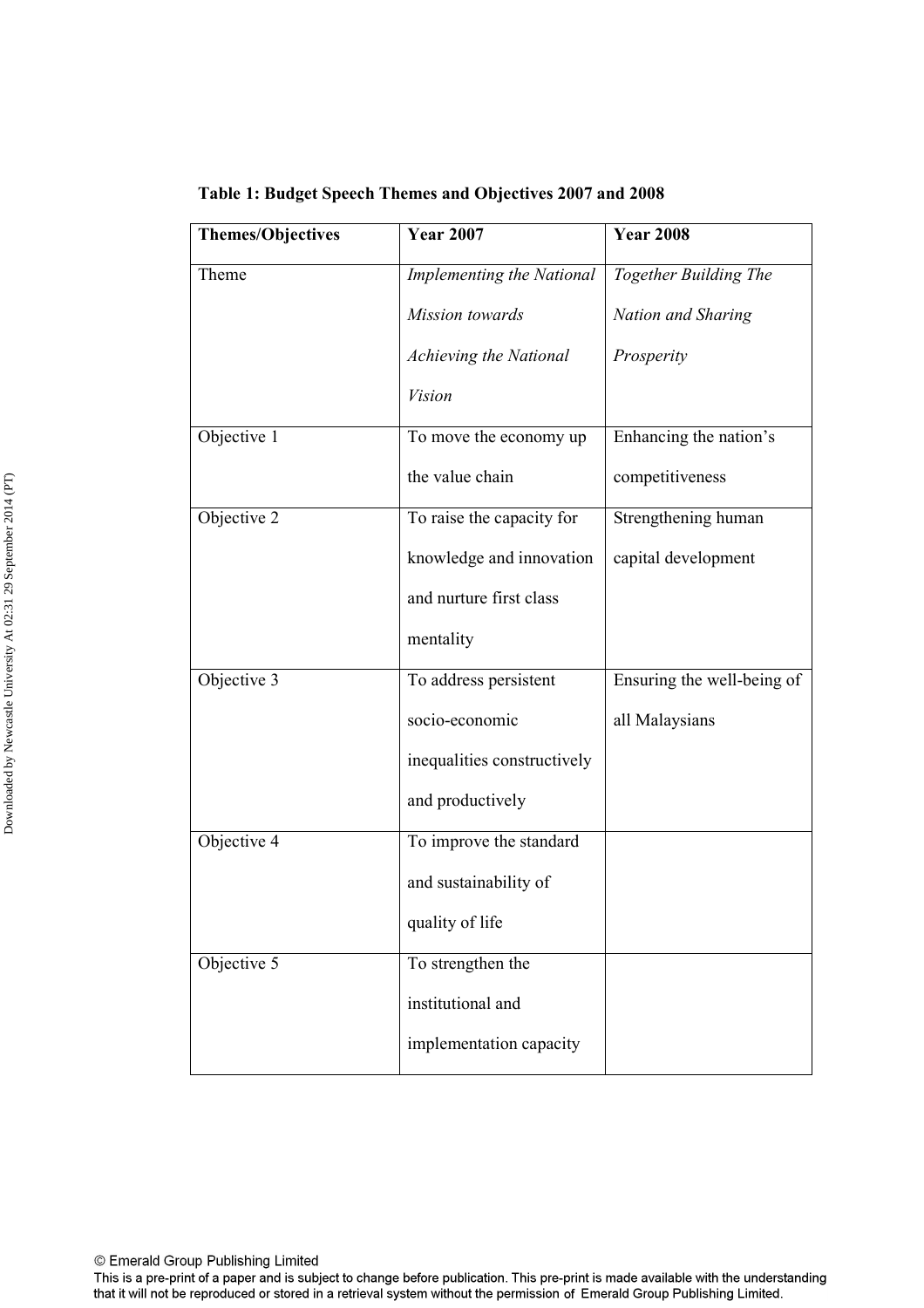**Table 2: Budget Speech Themes and Objectives 2009 and 2010** 

| <b>Themes/Objectives</b> | 2009                       | 2010                       |
|--------------------------|----------------------------|----------------------------|
|                          |                            |                            |
| Theme                    | A Caring Government        | Together We Prosper        |
| Objective 1              | Ensuring the well-being of | Driving the nation towards |
|                          | Malaysians                 | a high income economy      |
| Objective 2              | Developing quality human   | Ensuring holistic and      |
|                          | capital                    | sustainable development    |
| Objective 3              | Strengthening the nation's | Focusing on the well-      |
|                          | resilience                 | being of the rakyat        |

© Emerald Group Publishing Limited